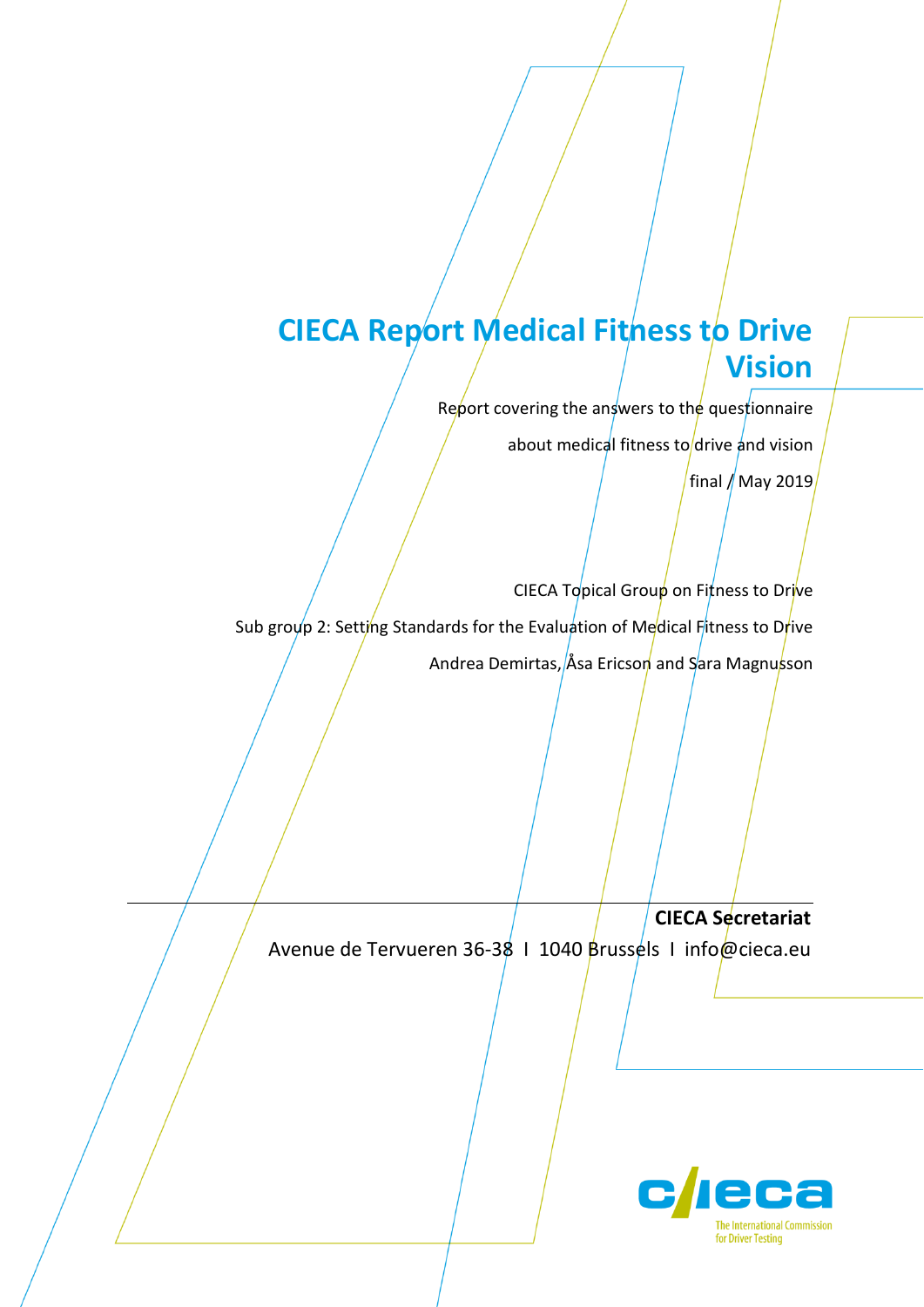## **TABLE OF CONTENTS**

| 1. |      |                                                                                                                                                                          |                                                                                                                                                                                      |  |  |
|----|------|--------------------------------------------------------------------------------------------------------------------------------------------------------------------------|--------------------------------------------------------------------------------------------------------------------------------------------------------------------------------------|--|--|
| 2. |      |                                                                                                                                                                          |                                                                                                                                                                                      |  |  |
|    | 2.1. |                                                                                                                                                                          | Question number 1 How are persons, applying for their first group I and group II<br>licence assessed when it comes to visual function in your country?  4                            |  |  |
|    |      | 2.1.1.                                                                                                                                                                   |                                                                                                                                                                                      |  |  |
|    |      | 2.1.2.                                                                                                                                                                   |                                                                                                                                                                                      |  |  |
|    |      | 2.1.3.                                                                                                                                                                   |                                                                                                                                                                                      |  |  |
|    | 2.2. |                                                                                                                                                                          | Question number 2 How do you cover the different aspects of visual functions below in                                                                                                |  |  |
|    |      | your country? If specified - what methods of measurement and cut off values are                                                                                          |                                                                                                                                                                                      |  |  |
|    |      |                                                                                                                                                                          |                                                                                                                                                                                      |  |  |
|    |      | 2.2.1.                                                                                                                                                                   |                                                                                                                                                                                      |  |  |
|    |      | 2.2.2.                                                                                                                                                                   |                                                                                                                                                                                      |  |  |
|    |      | 2.2.3.                                                                                                                                                                   |                                                                                                                                                                                      |  |  |
|    |      | 2.2.4.                                                                                                                                                                   |                                                                                                                                                                                      |  |  |
|    | 2.3. |                                                                                                                                                                          | Question number 3 When assessing double vision - is a statement from the person<br>that they don't notice the double vision anymore (after the adaptation period) enough             |  |  |
|    | 2.4. | Question number 4 Visual field defects are of special importance. What are the medical<br>assessment methods (like Esterman's, Humphrey's, Goldman's or Donder's method) |                                                                                                                                                                                      |  |  |
|    |      |                                                                                                                                                                          |                                                                                                                                                                                      |  |  |
|    |      | 2.4.1.                                                                                                                                                                   |                                                                                                                                                                                      |  |  |
|    |      | 2.4.2.                                                                                                                                                                   | For the part of the more peripheral visual field that should reach out to 120 or                                                                                                     |  |  |
|    | 2.5. |                                                                                                                                                                          | Question number 5 Does an on road assessment have a place in the assessment of                                                                                                       |  |  |
|    |      |                                                                                                                                                                          |                                                                                                                                                                                      |  |  |
|    |      | 2.5.1.                                                                                                                                                                   |                                                                                                                                                                                      |  |  |
|    |      | 2.5.2.                                                                                                                                                                   |                                                                                                                                                                                      |  |  |
|    | 2.6. |                                                                                                                                                                          | Question number 6 Do you give exemptions in cases with visual field defects? 13                                                                                                      |  |  |
|    |      | 2.6.1.                                                                                                                                                                   |                                                                                                                                                                                      |  |  |
|    | 2.7. |                                                                                                                                                                          | Question number 7 Do you give exemptions in cases with low visual acuity?  14                                                                                                        |  |  |
|    | 2.8. |                                                                                                                                                                          | Question number 8 When it comes to progressive eye diseases - is the licence issued<br>with a time limitation and on the condition of a periodic medical certificate? 16             |  |  |
|    | 2.9. | Question number 9 Is the writing in the 2006 and 2009 Directives substantial or<br>specified enough to give equal results of medical fitness assessment in all European  |                                                                                                                                                                                      |  |  |
|    |      |                                                                                                                                                                          | 2.10. Question number 10 When it comes to the criteria in the Directive 2006/126/EC, annex<br>III and 2009/113/EC - should the medical methods for assessing visual field defects be |  |  |
|    |      |                                                                                                                                                                          | 2.11. Question number 11 Do you find the criteria for visual field defects sufficiently                                                                                              |  |  |
|    |      |                                                                                                                                                                          | 2.12. Question number 12 Do you find anything special in the Directives 2006/126/EC, annex<br>III and 2009/113/EC on visual functions that you would like to see changed? 21         |  |  |
| З. |      |                                                                                                                                                                          |                                                                                                                                                                                      |  |  |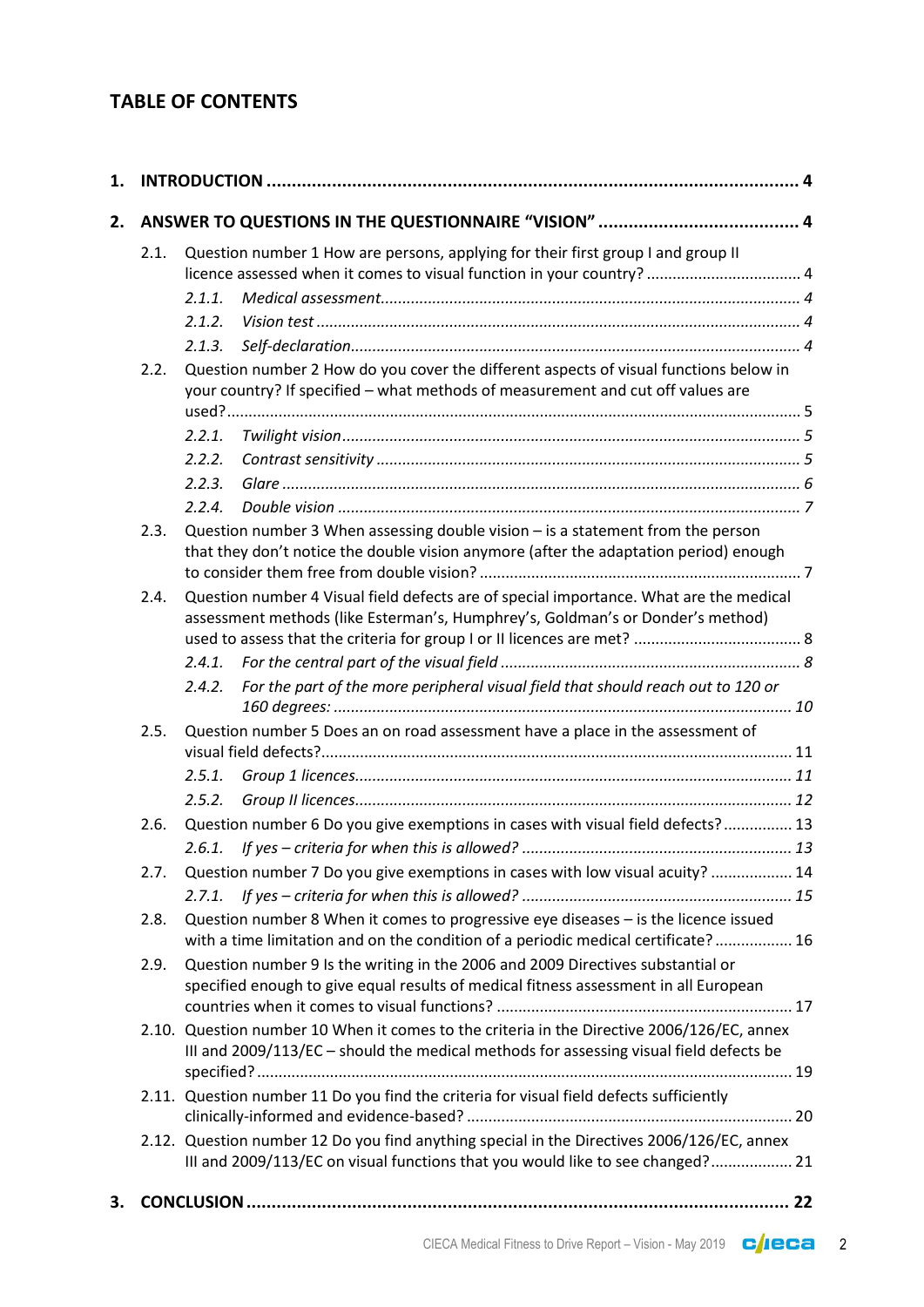|--|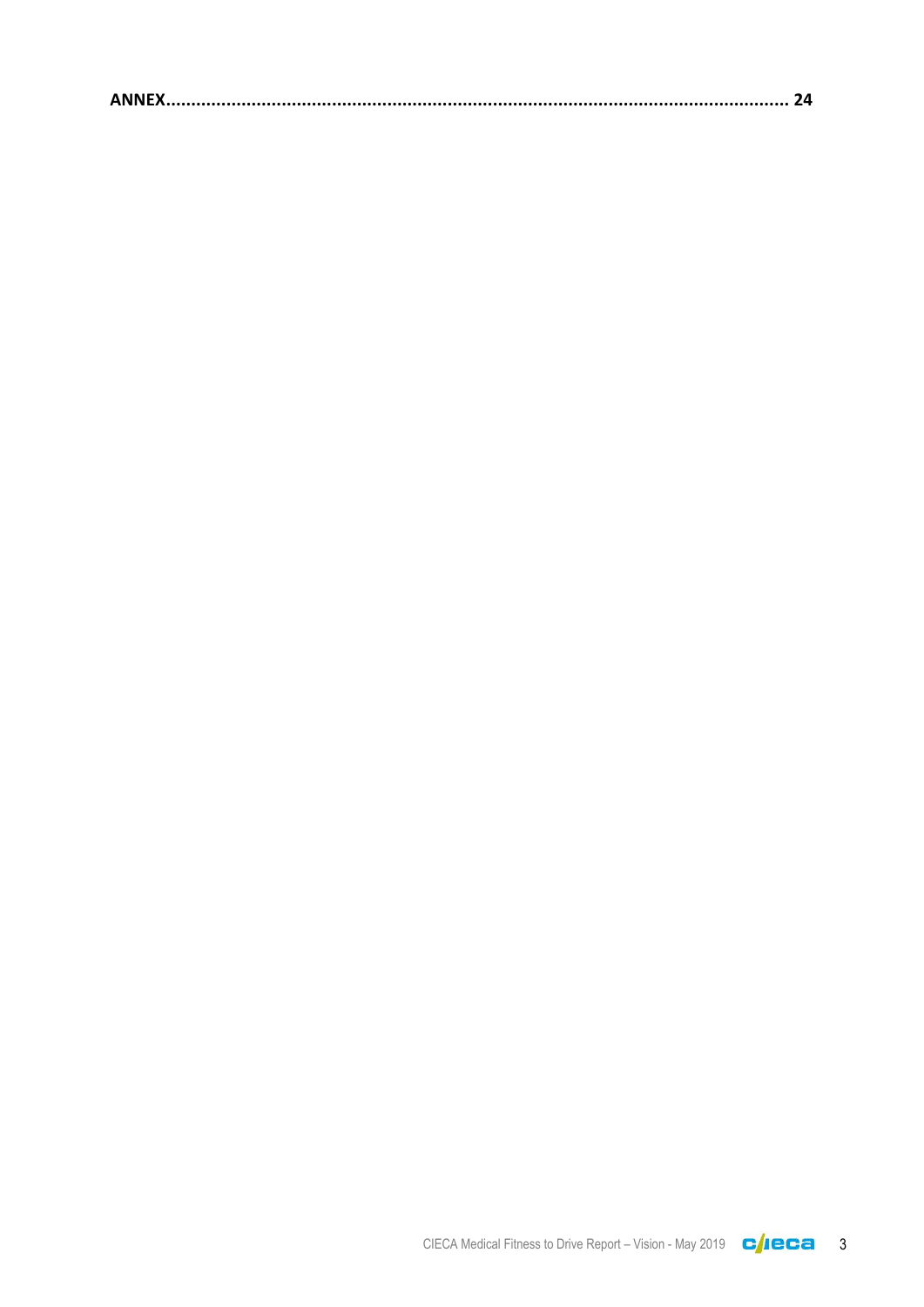## <span id="page-3-0"></span>**1. INTRODUCTION**

This report summarizes the answers in the questionnaire regarding "Vision" which was sent to 31 countries within Europe. The questionnaire was answered by 18 countries, although some of the countries did not answer all the questions. The countries who did not answer some of the questions or where the answers needed clarification was contacted again and in some cases an answer or clarification was received. The questionnaire was not answered at all by 13 countries.

Part two of this report lists the questions sent to the countries and the answers received. Part three contains a conclusion concerning fitness to drive and vision, based on the answers.

## <span id="page-3-1"></span>**2. ANSWER TO QUESTIONS IN THE QUESTIONNAIRE "VISION"**

## <span id="page-3-2"></span>**2.1. Question number 1**

## **How are persons, applying for their first group I and group II licence assessed when it comes to visual function in your country?**

In this question, countries responded differently in the degree of detail provided. Some countries described the assessment in more detail and some countries responded more succinctly. Some countries did not specify whether the answers concerned group 1 or group 2 licence holders, while other countries described the assessment process for group 1 and group 2 separately. It is difficult to know if the countries that did not distinguish between group 1 and group 2 have the same standards for the groups or if their answers are intended for one of the groups. The various areas that the answers addressed are presented below. It is also difficult to know if answers such as "check within the general fitness to drive examination" include an assessment performed by a doctor or if an assessment performed by an optician is enough. Therefore, the number of countries has not been specified in the different areas described below.

#### <span id="page-3-3"></span>*2.1.1. Medical assessment*

Some countries require a medical assessment performed by a doctor for both group 1 and group 2. Other countries requires a medical assessment only for group 2. One country answered that they require a medical assessment but did not specify if the requirement concerns both groups. Some countries specified that either an optician or a doctor can perform the assessment for group 1.

#### <span id="page-3-4"></span>*2.1.2. Vision test*

Some countries require a vision test performed by an optician or optometrist instead of a medical assessment performed by a doctor. In some countries, the person needs to perform a vision test at the time of the driving test (either acuity chart or a visual number plate test). In these countries, no vision test performed by an optician or optometrist is required. The test performed at the time of the driving test is often used as a complement to the self-declaration.

### <span id="page-3-5"></span>*2.1.3. Self-declaration*

Some countries answered that a self-declaration is used for group 1 (in some of the countries this is complemented with a vision test at the time of the driving test).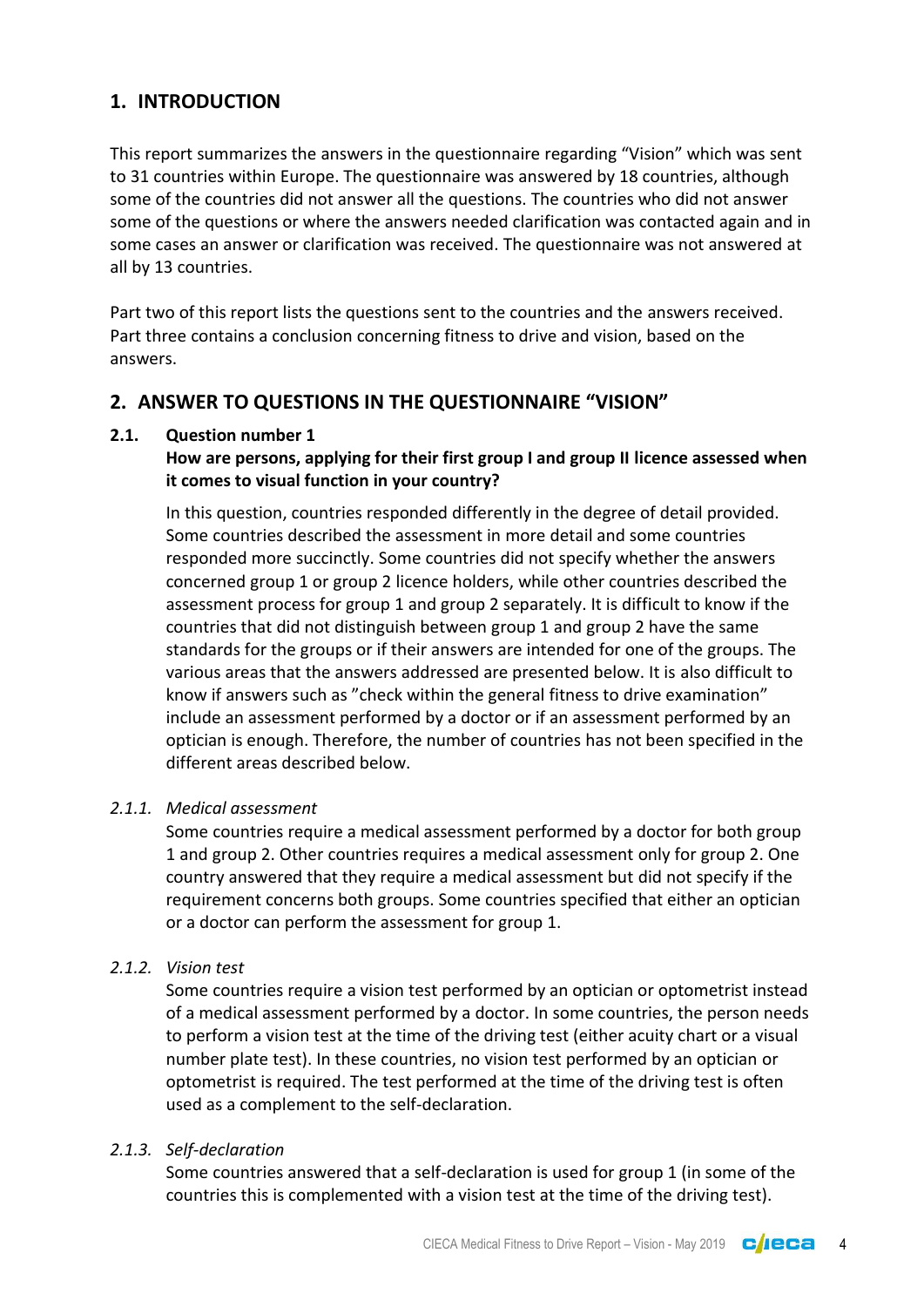Several answers indicate that if the self-declaration indicates any problems with vision the person may need to undergo a medical assessment or an assessment by an optician.

#### <span id="page-4-0"></span>**2.2. Question number 2**

**How do you cover the different aspects of visual functions below in your country? If specified – what methods of measurement and cut off values are used?**

#### <span id="page-4-1"></span>*2.2.1. Twilight vision*

Most of the countries who answered the question do not have any standardized method to measure twilight vision. Three countries gave example of a test. One test was described as 2/10 binocular with optical correction after 5 minutes adaptation to 1 lux. According to the answer, it is not clear whether this test is commonly applied in the country. Another test was described as a dark adaptation test with max cut off 1 log. The last test was specified as a Snellen chart test.

Many of the countries answered that there is no method used to investigate twilight vision, instead the doctor performs a medical assessment based on medical history and questions to the patient. If indicated, in some countries an opinion from a specialist is needed. Some countries specified that if the investigation indicates problems with twilight vision the patient needs to visit an ophthalmologist.

One country reported that they do not accept decreased twilight vision that results in a traffic safety risk for either group 1 or group 2 drivers. The answer also clarifies that if the vision is reduced corresponding to functional night blindness, it poses a road safety risk and the health requirements are not fulfilled. They do not specify a test, but they further conclude that the test used to measure twilight vision only provides indications, but no clear limits for normal variations. The conclusion of investigations carried out must therefore be based on whether the deterioration really constitutes a traffic safety risk. The country also answered that it must be considered whether driving assessment can help clarify whether the applicant can drive a motor vehicle safely. Therefore, in situations where there is decreased twilight vision, driving assessment may be applicable.

Two countries specified that they only perform investigation concerning twilight vision when it comes to group 2. Most of the countries did not specify any differences between group 1 and group 2.

#### <span id="page-4-2"></span>*2.2.2. Contrast sensitivity*

All of the countries except for three answered that they do not have any standardized method to measure contrast sensitivity. One method mentioned by two countries was the Pelli Robson contrast sensitivity chart test. One of those two countries also mentioned that Sloan chart test could be used occasionally. The third country specified that contrast sensitivity can be measured with image and line tests.

Many of the countries reported that there is no method used to investigate contrast sensitivity, instead the doctor performs a medical assessment based on medical history and questions to the patient. If indicated, in some countries an opinion from a specialist is needed. Some countries specified that if the investigation indicate problems with contrast sensitivity the patient needs to visit an ophthalmologist.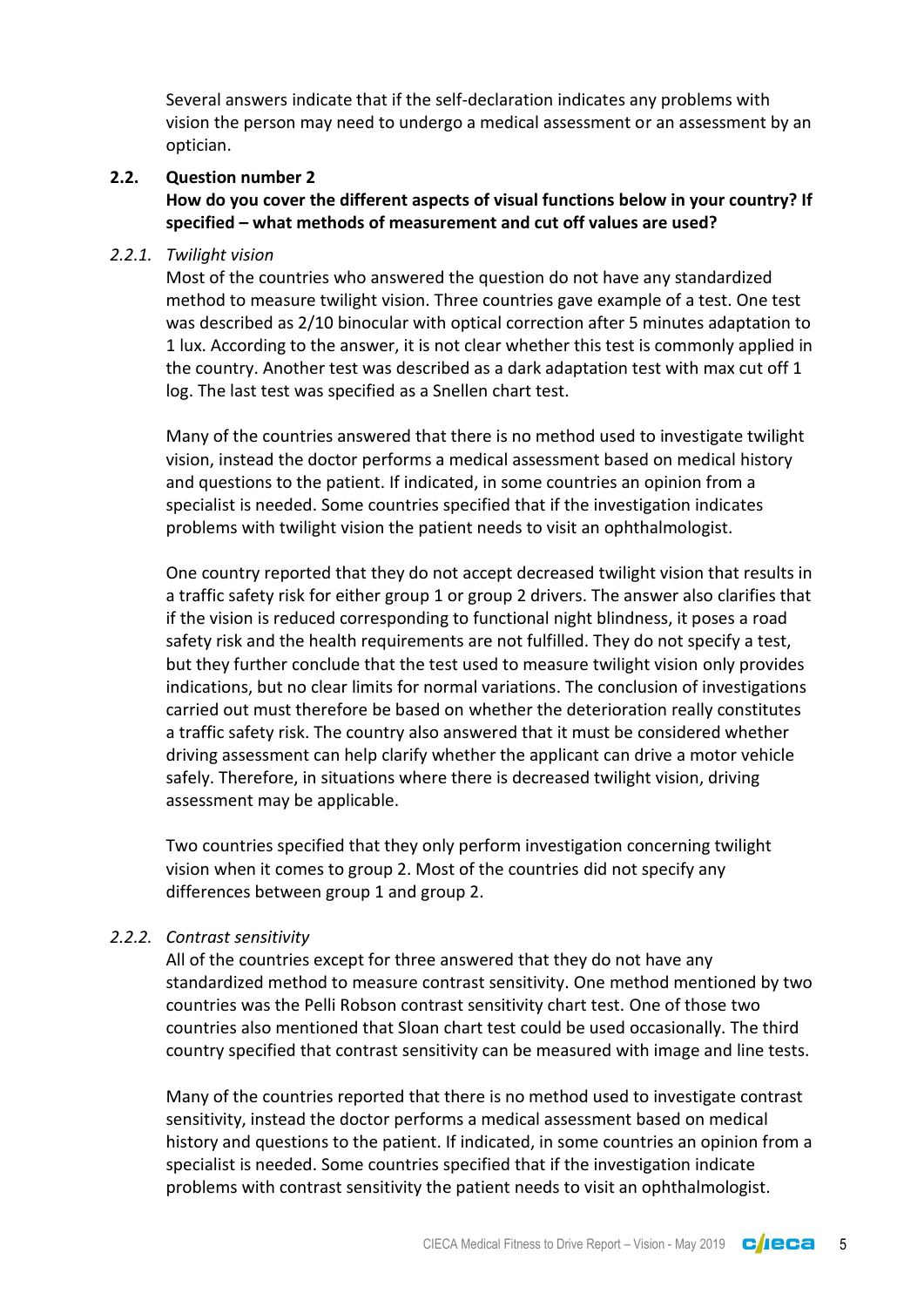One country described that they do not accept decreased contrast sensitivity that results in a traffic safety risk for either group 1 or group 2 drivers. The country also clarify that contrast sensitivity is impaired with age, especially in relation to cataracts, contrast sensitivity usually becomes satisfactory after cataract surgery. Further, they answer that for glaucoma, macular degeneration and in case of refraction anomalies, contrast sensitivity may be significantly impaired, even though the visual strength is normal. They do not specify a test, but they further conclude that the test used to measure contrast sensitivity only provide indications, but no clear limits for normal variations. The conclusion of investigations carried out must therefore be based on whether the deterioration really constitutes a traffic safety risk. This country also highlighted that it must be considered whether driving assessment can help clarify whether the applicant can drive a motor vehicle in a traffic-safe way. Therefore, in situations where there is decreased contrast sensitivity driving assessment may be applicable.

Three countries indicated that they only have specific requirements regarding contrast sensitivity for group 2 drivers. Most of the countries did not specify any differences between group 1 and group 2 licence holders.

## <span id="page-5-0"></span>*2.2.3. Glare*

All of the countries except for one answered that they do not have any standardized method to measure glare. The method mentioned by one country was written in Spanish and was called Deslumbrómetro.

Many of the countries answered that there is no method used to investigate glare, instead the doctor performs a medical assessment based on medical history and questions to the patient. If indicated, in some countries an opinion from a specialist is needed. Some countries specified that if the investigation indicates problems with glare the patient needs to visit an ophthalmologist.

One country described that they do not accept increased glare that results in a traffic safety risk for either group 1 or group 2 licences. The country also answered that glare is the function that is least amenable to objective measurement and assessment. They also indicated that applicant's own description of driving out of tunnel towards low sun may provide useful information on the sensitivity of the lens and can be part of the optometrist's or ophthalmologist's assessment. Further, they concluded that the test used to measure glare only provide indications, but no clear limits for normal variations. The conclusion of investigations carried out must therefore be based on whether the deterioration really constitutes a traffic safety risk. The country answered that it must be considered whether driving assessment can help clarify whether the applicant can drive a motor vehicle safely. Therefore, in situations where there is increased glare sensitivity a driving assessment may be applicable.

Three countries specified that they only have specific requirements regarding contrast sensitivity for group 2. Most of the countries did not specify any differences between group 1 and group 2 drivers.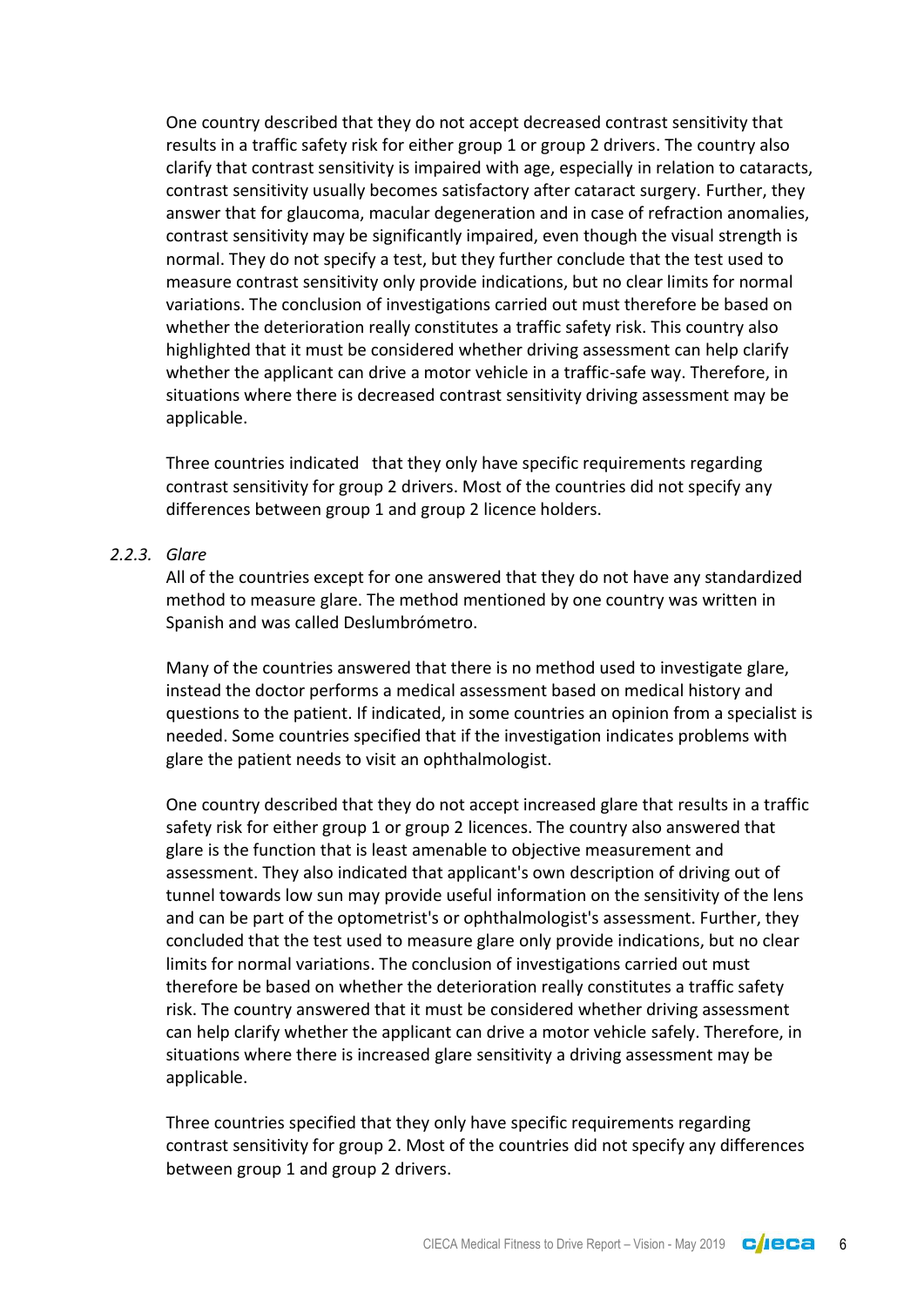#### <span id="page-6-0"></span>*2.2.4. Double vision*

Some of the countries reported that they do not perform any specific measurement, but instead look at the case history. One country specified that they use prism, Maddox, Hess screen or similar. One country indicated that they use a test, which includes visual movement exam and direction tracking. One country answered that they look at the case history and perform a neurology and ophthalmological assessment. Another country answered that the requirements for double vision applies within the viewing direction up to 30 degrees from midline directly forward and that a person with double vision needs to be examined by an optometrist or ophthalmologist.

Several countries reported that corrected double vision (for example patching) is acceptable for group 1 drivers. Some countries also stated that, when the double vision is uncorrected, an adaptation period is needed. Three of the countries specified the adaptation period to be six months. One of the countries specified the adaptation period to be three months provided that an optometrist or ophthalmologist certifies satisfactory compensatory measures, a positive driving assessment has been performed and no other impairment of the visual function that is covered by the health requirements, including the requirements for visual acuity and field of vision, exist. That country also clarified that compensatory measures may, for example, be prism glasses that eliminate double vision or permanent occlusion on one eye. This country further clarified that if double vision is eliminated with occlusion of one eye the country's regulation for loss of vision in one eye should apply. However, they did not specify the regulation for monocular vision.

One country has the requirement that no double vision is allowed in the central field.

Several countries answered that double vision is not acceptable for group 2 licence holders. One country clarified that prism glasses provide a limited field of view and the use of such glasses causes the person not to meet the health requirements for group 2.

## <span id="page-6-1"></span>**2.3. Question number 3**

## **When assessing double vision – is a statement from the person that they don't notice the double vision anymore (after the adaptation period) enough to consider them free from double vision?**

Figure 1 presents how many of the countries that accept a statement from a person with double vision and how many of the countries that require further investigation. The results are clarified below.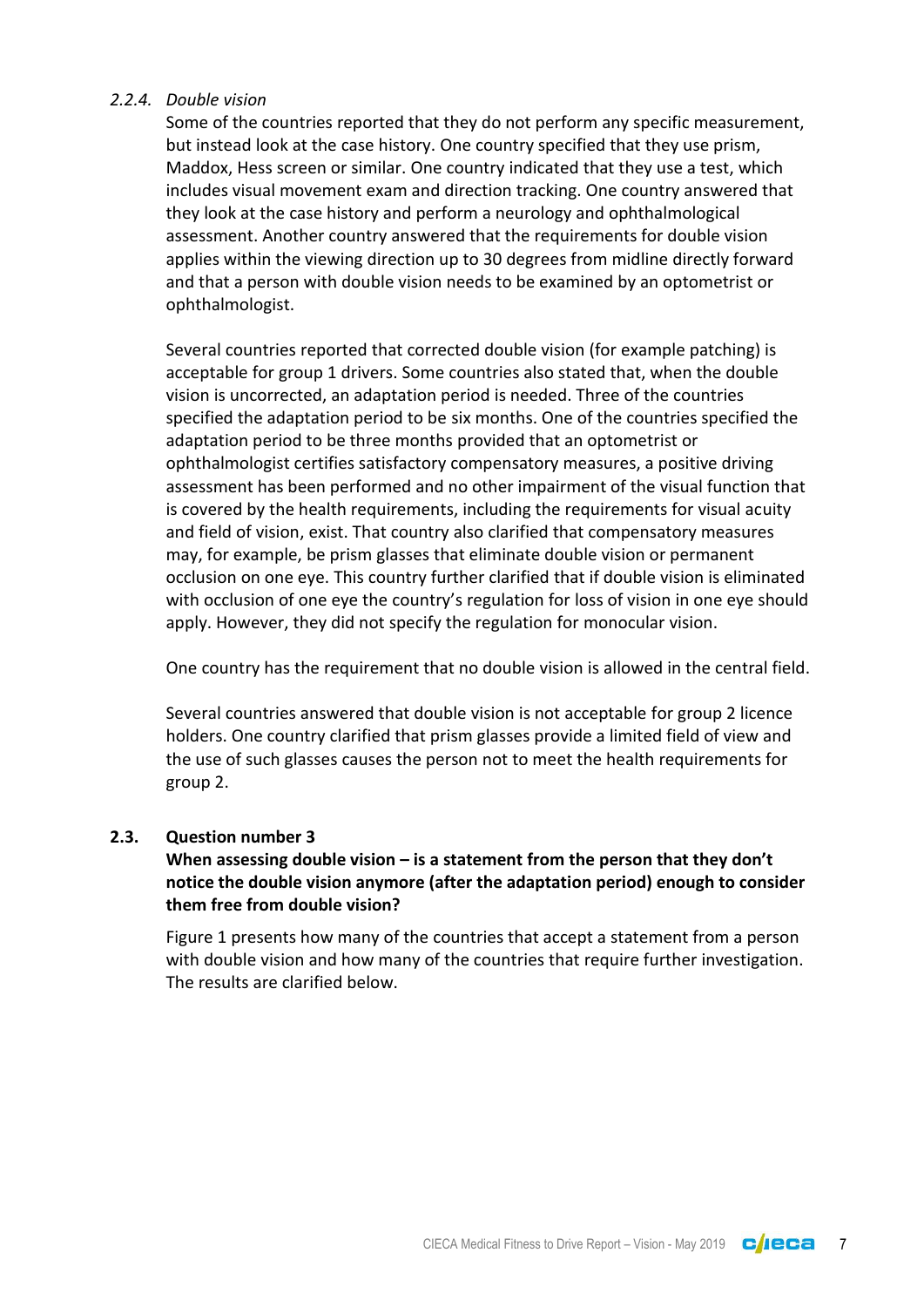

Figure 1. Requirements for assessing double vision.

Five countries answered that the statement from the driver is enough. One of those countries specified that this is only applicable for group 1 drivers. Another of those countries remarked that there also need to be a clinical judgement from a doctor, and a third country remarked that the doctor has to take into account the opinion from an eye specialist. Eleven countries answered that further investigation of some kind (e.g. ophthalmologic assessment) is needed. Two countries did not answer this question as either yes or no, but one of those countries remarked that the medical record is important and that the evolution over time including report from the ophthalmologist or neurologist should be taken into account.

#### <span id="page-7-0"></span>**2.4. Question number 4**

**Visual field defects are of special importance. What are the medical assessment methods (like Esterman's, Humphrey's, Goldman's or Donder's method) used to assess that the criteria for group I or II licences are met?**

All but one of the 18 countries that participated in this survey responded to this question.

#### <span id="page-7-1"></span>*2.4.1. For the central part of the visual field*

The different medical assessment methods used by the responding countries concerning the central part of the visual field are presented in Figure 2. The results are clarified below.

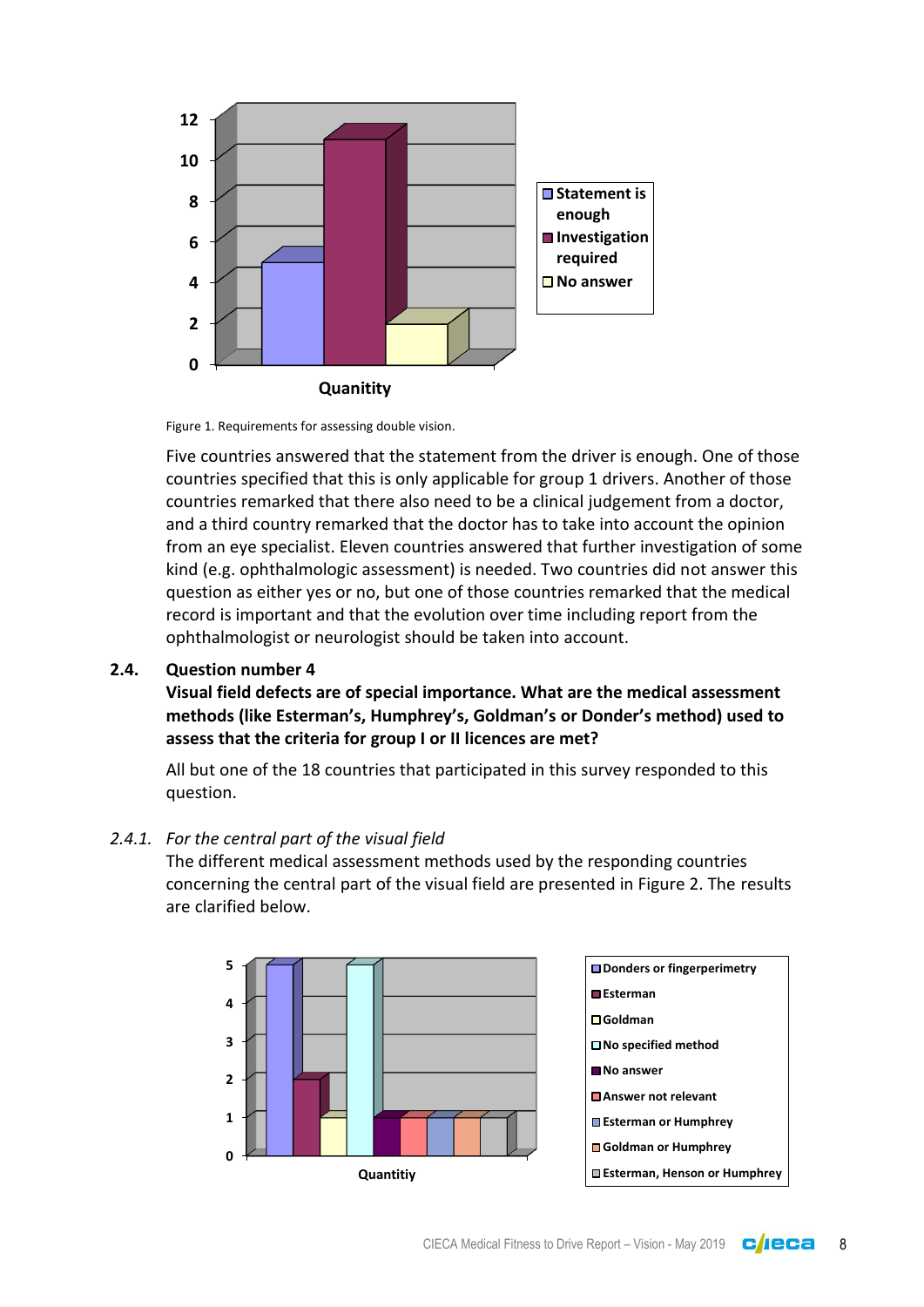Figure 2. Methods used in the first place when assessing the central visual field.

Five countries reported that they use Donders or finger perimetry. One of those countries specified that they use Donders in the first place and then if necessary Esterman. Another of those countries specified that they use Donders in the first place and then if necessary Humphrey or another equivalent method.

Two countries answered that they use Esterman.

One country answered that they use Esterman or Humphrey.

One country answered that they use Esterman, Henson or Humphrey as a first choice.

One country answered that they use Goldman or Humphrey.

One country uses Goldman in the first place while other countries indicated that they use other tests in the first place and Goldman if required.

One country reported that the central field can be studied by keeping the normal text at 57 cm from the eyes of the subject. The person fixes a glance at the text and describes where the text curves, whether there is a shadow, whether the colours disappear somewhere. This country is included in the bar representing "no specified method" in Figure 2.

Five countries did not specify what type of method is used to measure the visual field. One of those countries reported that the visual field has to be tested with perimetry, Donders is not accepted. In several countries, an ophthalmologist performs the assessment if the doctor finds that necessary. In some countries the ophthalmologist choose what method to be used. The answer of one country was not relevant concerning this question.

#### *2.4.1.1. How do you define "no defects" within this part of the visual field?*

Some countries answered that it is up to the doctor or the ophthalmologist to decide whether the requirements are fulfilled or not. Two of those countries specified that no defects in the central area are acceptable, but the countries did not specify how they define a defect. One of these two countries explained that if the ophthalmologist finds it necessary to investigate the visual field, the investigation shall be binocular in order to assess scotomas coinciding in both eyes. The country also answered that computerized perimetry which analyses the central field can be a screening element for the general population. If more detailed studies are needed, classical campimetry should be used. Concerning professional driving licences, the author interpreted the answer from the country that no relevant absolute or relative scotomas are permitted in the monocular central field, nor significant reductions in any of the meridians of each monocular field. This country did not specify what type of categories are included in the term professional driving licences.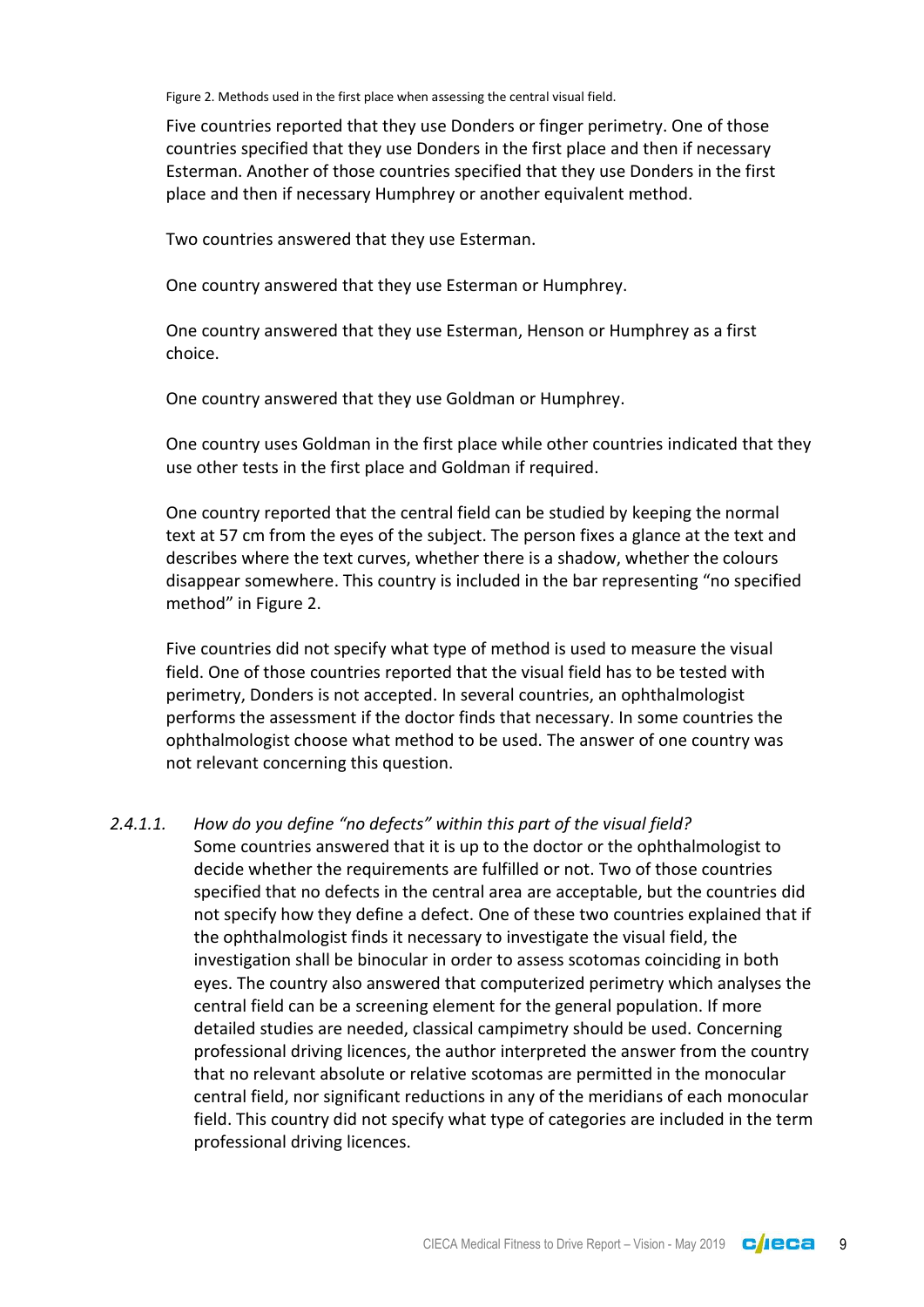Three countries who uses Esterman clarified how they define "no defects". One of those countries does not accept any missed points within the central 20 degrees for group 1 and no missed points within the central 30 degrees for group 2. Another of those countries indicated that they accept scattered missed points and also a single cluster of up to three adjoining missed points (the answer does not specify if it concerns group 1 and 2, or just one of the groups). The third country defined a defect concerning group 1 as being a cluster of 4 or more missed points centrally, or any defect (4 or more missed points) encroaching centrally. This country does not accept any missed points for Group 2.

One country who uses Esterman answered that every point that is not seen is a visual field defect. They clarify further that the extent to which this visual field defect is considered to affect the fitness to drive depends on the position of the defect. That is, if the defect is central it is of greater importance than if the defect is peripheral. The country indicated that other investigations that might be performed, also affect the decision whether the defect influences fitness to drive. Other research may for example clarify if the defect is part of an absolute or relative scotoma. The same country also clarifies that the result of the Esterman test needs to be reliable concerning false positive and false negative results. The country did not specify how many false positive and false negative results that is accepted in order to classify the test as reliable.

One country which uses Humphrey defined a defect for group 1 as one or more corresponding points under 20 dB within the central 10 degrees or two or more corresponding points under 10 dB between 10 and 20 degrees. Concerning group 2 a defect is defined as one or more corresponding points under 20 dB within the central 10 degrees or one or more corresponding points under 10 dB between 10 and 30 degrees. Another country reported that one missed point in Humphrey adapted full field assessment is considered as a scotoma.

One country who uses Esterman or Humphrey states that there must be absolutely no defects. One country who uses Goldman or Humphrey states that no absolute defects are allowed. One country who uses Donders or a similar confrontation method states that there should not be any defect within the central 20 degrees. These countries do not specify how they define a defect.

Three countries did not answer the question and the answers from some countries are not relevant concerning this question.

#### <span id="page-9-0"></span>*2.4.2. For the part of the more peripheral visual field that should reach out to 120 or 160 degrees:*

The different medical assessment methods used by the responding countries concerning the peripheral part of the visual field are presented in Figure 3. The results are clarified below.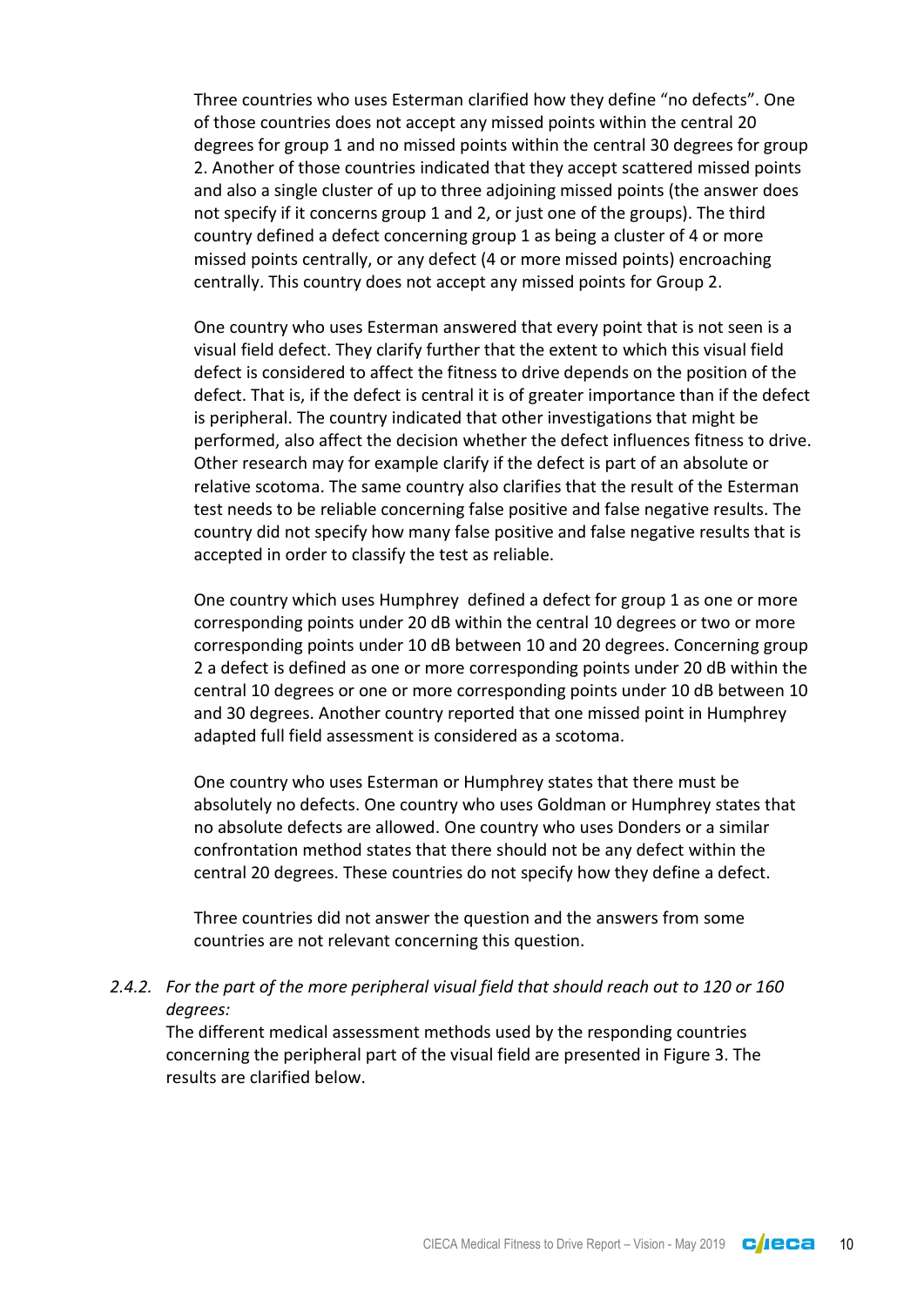

Figure 3. Methods used in the first place when assessing the peripheral visual field.

Six countries answered that they use Donders, finger perimetry or confrontation test. Two of those countries specified that they use Donders in the first place and then if necessary Esterman.

Two countries answered that they use Esterman.

One country answered that they use Esterman, Henson or Humphrey as a first choice.

One country use Goldman in the first place while other countries answered that they use other tests in the first place and Goldman if required.

Six countries did not specify what type of method that is used to measure the visual field. One of those countries specified that the visual field has to be tested with perimetry, Donders is not accepted. In several countries, an ophthalmologist performs the assessment if the doctor finds that necessary. In some of the countries, the ophthalmologist choose what method to be used. One country's answer is not relevant concerning this question.

One country using Esterman also described how many missing points they accept in the peripheral visual field. They accept a cluster of up to three adjoining missing points, unattached to any other area of defect, lying on or across the horizontal meridian; a vertical of only single point width but any length, unattached to any other area of defect, which touches or cuts across the horizontal meridian.

#### <span id="page-10-0"></span>**2.5. Question number 5**

#### **Does an on road assessment have a place in the assessment of visual field defects?**

#### <span id="page-10-1"></span>*2.5.1. Group 1 licences*

Figure 4 presents how many of the countries that have an on road assessment included in the assessment of visual field defects and how many of the countries that do not use an on road assessment when it comes to assess visual field defects. The results are clarified below.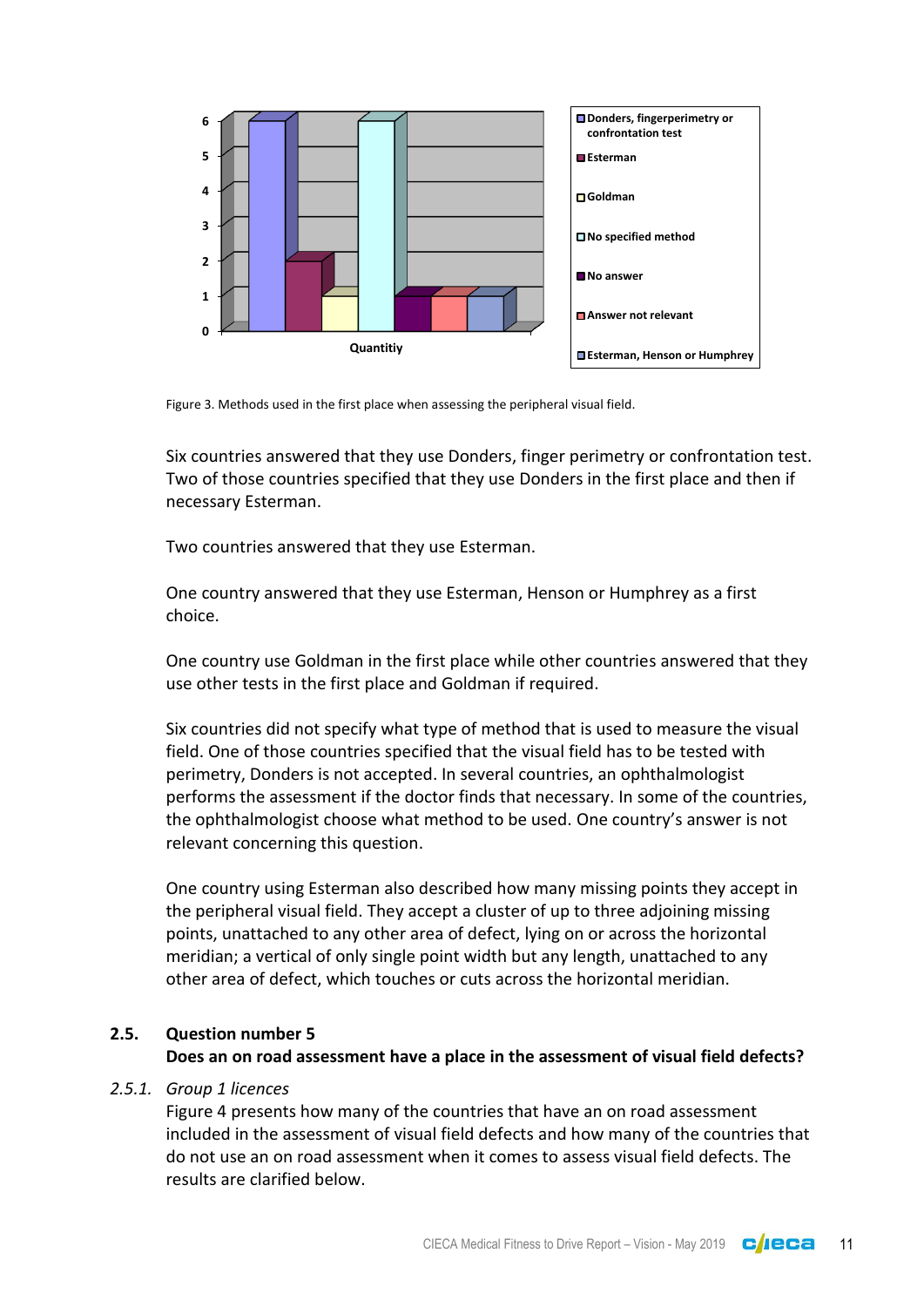

Figure 4. Use of on-road assessment when assessing visual field defects in group 1.

The responses to this question indicated that thirteen countries do not have an onroad assessment as part of the assessment of visual field defects for group 1. In five countries, an on-road assessment have a place in the assessment.

Three of the countries who answered yes and two of the countries who answered no specified that the on-road assessment has a place in exceptional cases under specific criteria. According to the answers above it can be assumed that these countries handle on-road assessment similarly when it comes to visual field defects although they answered differently. This suggests that this question could have been more detailed to avoid misunderstandings.

#### <span id="page-11-0"></span>*2.5.2. Group 2 licences*

Figure 5 presents how many of the countries that have an on road assessment included in the assessment of visual field defects and how many of the countries that do not use an on road assessment when it comes to assess visual field defects. The results are clarified below.



Figure 5. Use of on-road assessment when assessing visual field defects in group 2.

The results showed that sixteen countries do not have an on-road assessment as part of the assessment of visual field defects for group 2. In two countries, an on-road assessment have a place in the assessment.

The two countries who answered yes reported that the on-road assessment is used in exceptional cases under specific criteria. However, one of those countries, also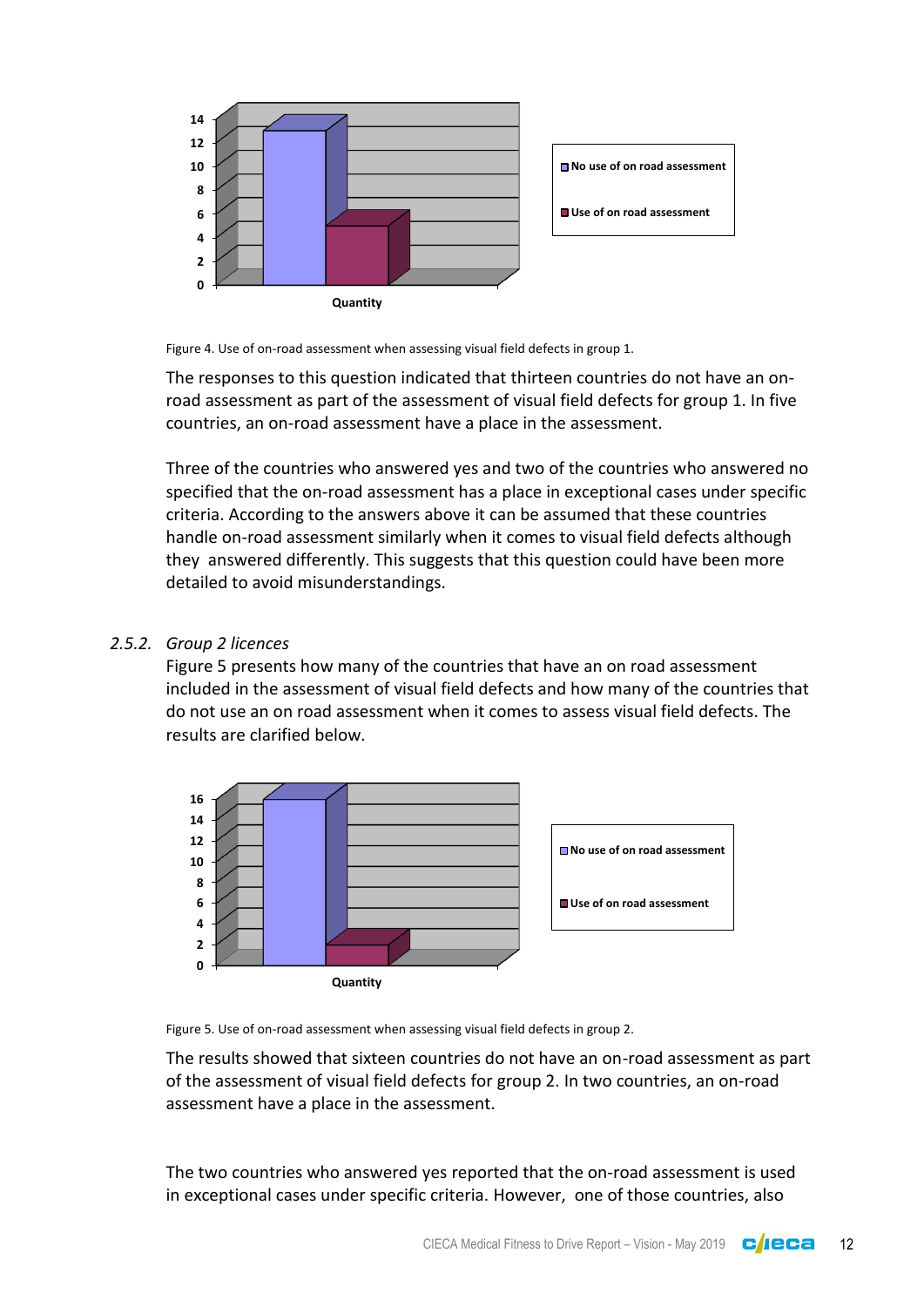reported that the on-road assessment is not an option when it comes to visual field defects for group 2, they clarified that they use the on-road assessment after a serious loss of vision in one eye.

## <span id="page-12-0"></span>**2.6. Question number 6**

## **Do you give exemptions in cases with visual field defects?**

Figure 6 presents how many of the countries that give exceptions in cases of visual field defects. The results are clarified below.



Figure 6. Exceptions in cases with visual field defects.

The responses to this question showed that eleven countries give exceptions in cases with visual field defects, seven countries do not give exceptions in those cases.

Six of those countries who answered yes, specified that they give exceptions only to group 1. One country specified that the exceptions are based on a medical certificate from a specialist (ophthalmologist or neurologist). Another country specified that as long as specific requirements are met exception can be given after a medical certificate from an ophthalmologist. Some countries clarified that exceptions are given within the legal limits.

## <span id="page-12-1"></span>*2.6.1. If yes – criteria for when this is allowed?*

The following criteria were clarified by the countries who give exceptions:

- Exceptions can be allowed if there are isolated visual field defects and good driving assessment.
- Exceptions can be allowed if there is an opinion from a doctor or specialist in eye diseases who have found that there is no other reduction of the visual function such as glare, contrast sensitivity or twilight vision. The applicant must also complete and pass an on-road assessment.
- Exceptions can be allowed if the following conditions are met:
	- defects have been present for at least 12 months.
	- defects are caused by an isolated event or a non-progressive condition.
	- there is no other condition or pathology regarded as progressive and likely to be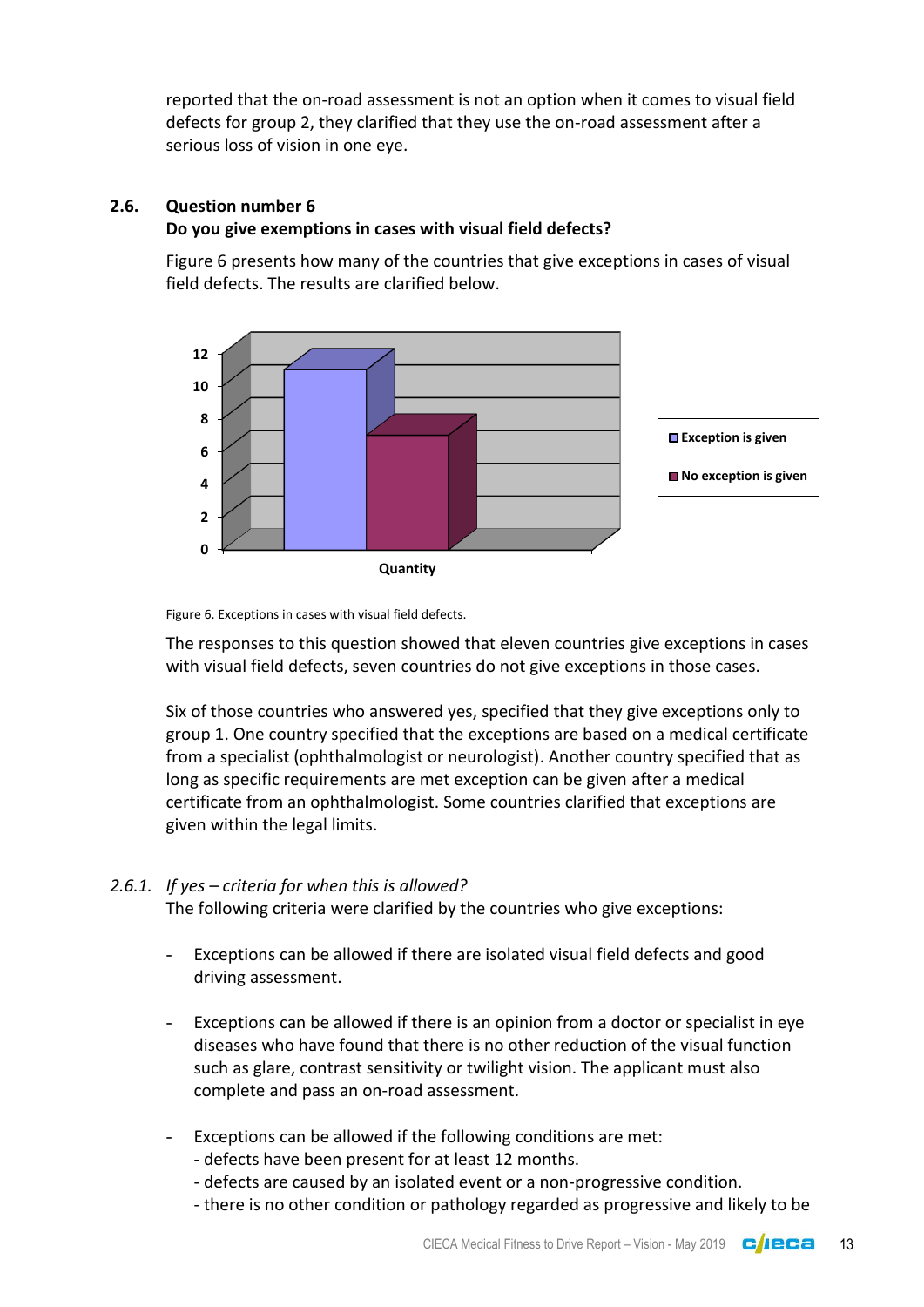affecting the visual fields (panel's advice is that certain medical conditions, for example glaucoma and retinitis pigmentosa, would always be considered as progressive and so could not be considered as exceptional cases).

- binocular vision is present
- no uncontrolled diplopia exist.

- no other impairment of visual function, including no glare sensitivity, contrast sensitivity or impairment of twilight vision exist.

- clinical confirmation of full functional adaptation exist.

For exceptional cases considered to be potentially licensable under these criteria, a satisfactory practical driving assessment at an approved centre will be required.

- Exceptions can be allowed if the following criteria are met:
	- defects have been present for 12 month
	- defects are isolated and non-progressive
	- no other progressive pathology is present
	- binocular vision is present
	- no uncontrolled diplopia exist
	- no other impairment of visual function exists
	- there is a clinical assessment of full satisfactory functional adaptation
	- there is a satisfactory on-road assessment
- Exceptions are granted based on a positive on-road assessment.
- Exceptions can be allowed if the following circumstances are met:
	- defects should be permanent.

- there is no other condition or pathology regarded as progressive and likely to affect the visual field (for example glaucoma, macula degeneration, diabetic retinopathy and retinitis pigmentosa).

- no diplopia exist.

- no other impairment of visual function, including no glare sensitivity, contrast sensitivity or impairment of twilight vision exist.

- there is a statement from an ophthalmologist.

- there is a satisfactory on-road assessment.

- no defect should be present within or on the line of the circle with the radius of 20 degrees from the centre.

Exception can be given in certain individual cases after an investigation based on type of disease and the size and location of the defects. In general, when using a Humphrey test, six scattered points below 20 dB within the central visual field can be accepted (depending on the position and values in these points). When using an Esterman program five adjoining missed points in the peripheral field can be accepted.

## <span id="page-13-0"></span>**2.7. Question number 7**

#### **Do you give exemptions in cases with low visual acuity?**

Figure 7 presents how many of the countries that give exceptions in cases of low visual acuity. The results are clarified below.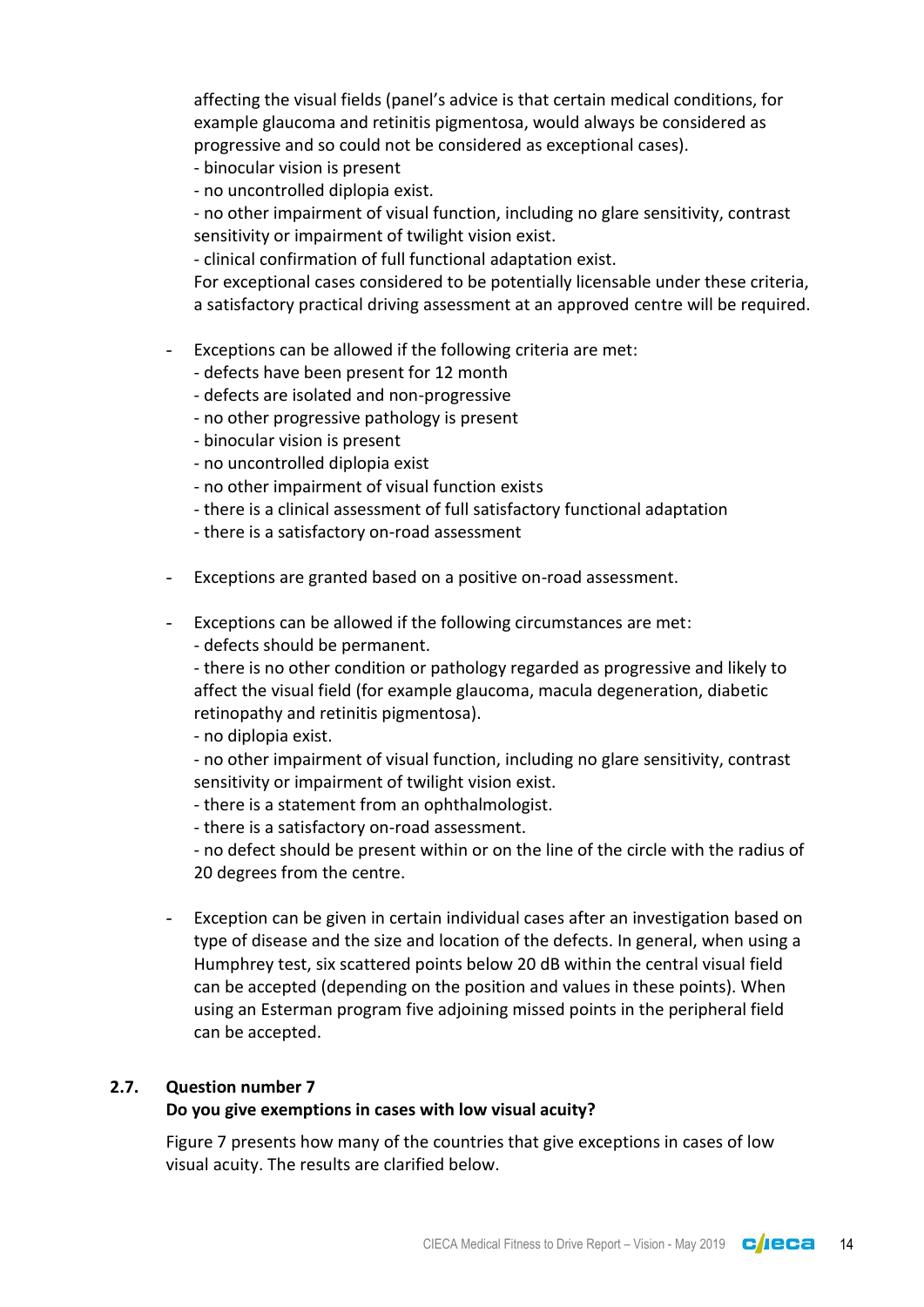

Figure 7. Exceptions in cases with impaired visual acuity.

The survey results showed that while seven countries give exceptions in cases with low visual acuity, ten countries do not. One country did not answer the question.

Three of those countries who answered yes, clarified that they give exception only to group 1. Some countries clarified that the exception is given within the legal limits.

One of the countries that answered no clarified what is stated in their regulation about visual acuity. Their regulation requires that applicants for group I shall have a binocular visual acuity of at least 0.5. For group 2 the visual acuity should be at least 0.8 in the better eye and at least 0.5 in the worse eye. If corrective lenses are used to attain these values, the minimum acuity without correction must achieve at least 0.05 in each eye.

#### <span id="page-14-0"></span>*2.7.1. If yes – criteria for when this is allowed?*

The following criteria were clarified by the countries who give exceptions:

- Visual acuity above 0.3 and a satisfactory driving assessment.
- For group 1 licences there need to be an opinion from a doctor or specialist in eye diseases who has found that there is no other reduction of the visual function such as glare, contrast sensitivity and twilight vision. The applicant must also complete and pass an on-road assessment. For group 2 licences a serious loss of vision in one eye should be followed by an individually determined period when driving is not allowed. Driving can be resumed based on an opinion from a doctor or specialist in eye disease and on condition that the applicant completes and passes an on-road assessment.
- It is possible to give exception based on an individual ophthalmologic assessment.
- It is possible to give exception when twilight vision, contrast sensitivity and glare are normal.
- It is possible to give exception for group 1 licences when the visual acuity is between 0.4 – 0.5 if there is a positive on-road assessment. If visual acuity is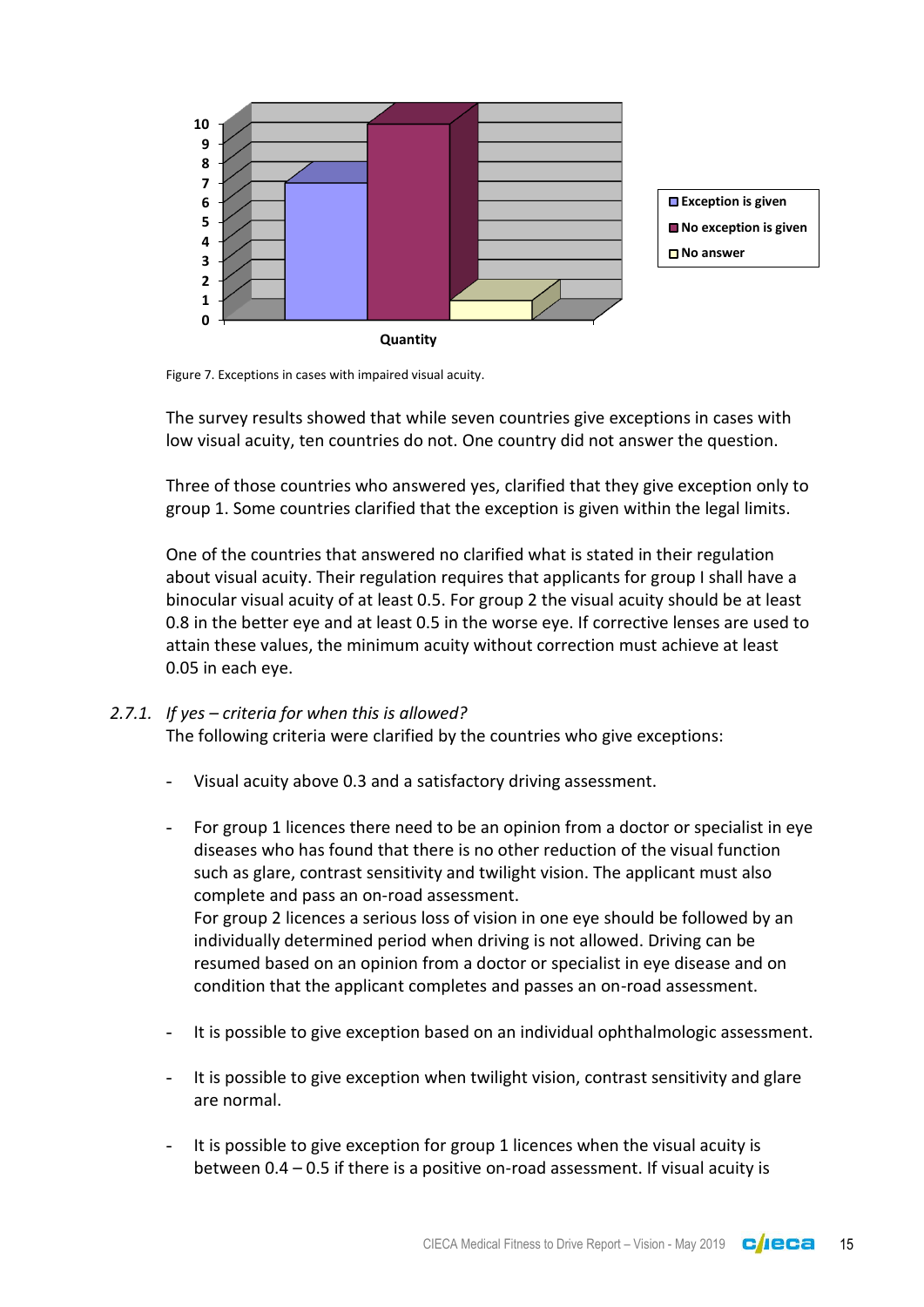between 0.16 – 0.4 the driver has to use a bioptic device and perform a positive on-road assessment.

## <span id="page-15-0"></span>**2.8. Question number 8**

**When it comes to progressive eye diseases – is the licence issued with a time limitation and on the condition of a periodic medical certificate?**

Figure 8 presents how many of the countries that, when it comes to progressive eye disease, issue a licence with a time limitation and on the condition of a periodic medical certificate. The results are clarified below.



Figure 8. Progressive eye diseases - Driving licences issued with time limitation and on the condition of a periodic medical certificate.

The responses to this question showed that sixteen countries issue the licence with a time limitation when it comes to progressive eye diseases and on the condition of a periodic medical certificate. Two countries did not answer the question.

Many countries indicated that they issue the licence with a time limitation based on a medical certificate from a specialist.

Countries who answered that they issue a licence with a time limitation and on the condition of a periodic medical certificate, gave the following comments:

- Applies a time limitation of maximum ten years but in practice the maximum is five years.
- The requirement for visual acuity and visual field will normally be starting point for the assessment of the road safety consequences of an eye disease. If the applicant meets the requirements at the time of examination, a driving licence can be issued to both group 1 and 2 vehicles. Depending on the nature of the disease, issuance may be subject to a conditionally determined time limit. In that case, a time limit should usually be set based on the specific eye disease and the normal development of the disease. If the examination shows evidence of progressive eye disease that is of significance to the ability to see, the medical certificate should include a current assessment by a doctor or specialist in eye disease about the expected development of the disease. If driving licence has been time limited, a medical certificate must be attached when applying to renew the licence.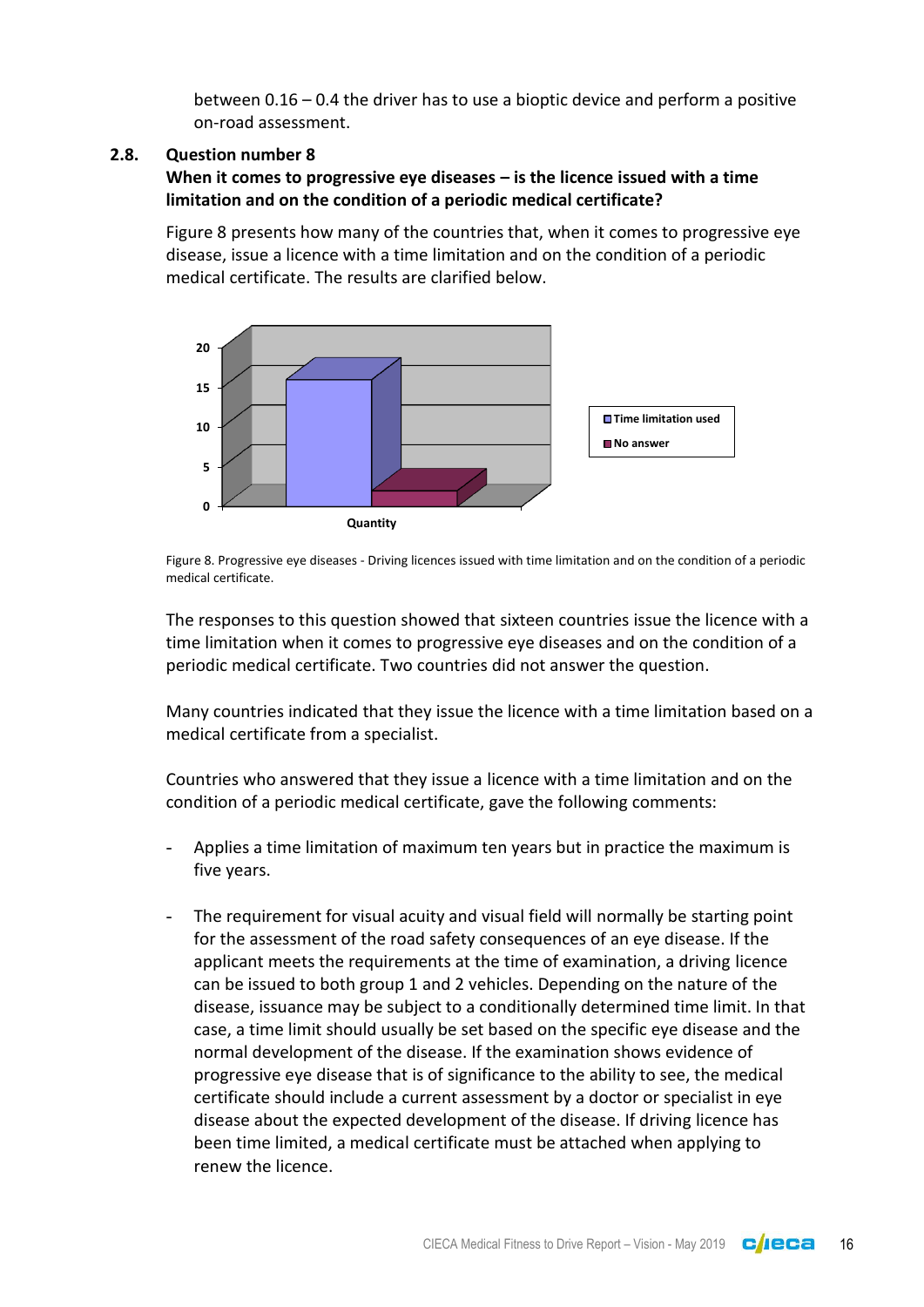- Based on a physician's decision a time limitation can be suggested for the police requiring medical follow-up (as of course in other chronic or progressive diseases can be done).
- An ophthalmologist sets examination intervals.
- Medical certificate is not required, a visual test is required at reapplication.
- The time limitation is at the discretion of the clinician and depends on the nature of the disease.
- If progressive eye disease is detected or declared the driving licence may only be issued or revalidated for group 1, subject to annual periodic examination by an ophthalmologist.
- For group 1 licences, the validity time is limited to ophthalmological criteria. For group 2 licences a person can obtain or renew the licence as long as he/she meets the requirements of visual acuity, visual field etc. The period of validity will be reduced depending on ophthalmological criteria.
- In general the medical certificate is for a maximum duration of two years.

One of the countries which did not answer the question clarified under the remark section that the medical opinion issued by the doctor states whether a licence should be issued with a time limitation and on the condition of a periodic medical check. Another of those countries which did not answer the question clarified under the remark section that it is up to the competent doctor to assess medical fitness. The doctor decides the time limitation, which can be shorter than the required length in the regulation. The doctor also initiates an extraordinary medical fitness examination if needed.

#### <span id="page-16-0"></span>**2.9. Question number 9**

## **Is the writing in the 2006 and 2009 Directives substantial or specified enough to give equal results of medical fitness assessment in all European countries when it comes to visual functions?**

Figure 9 presents the results concerning if the countries think that the writing in the 2006 and 2009 Directives are specified enough to give equal results of medical fitness assessment in all European countries. The results are clarified below.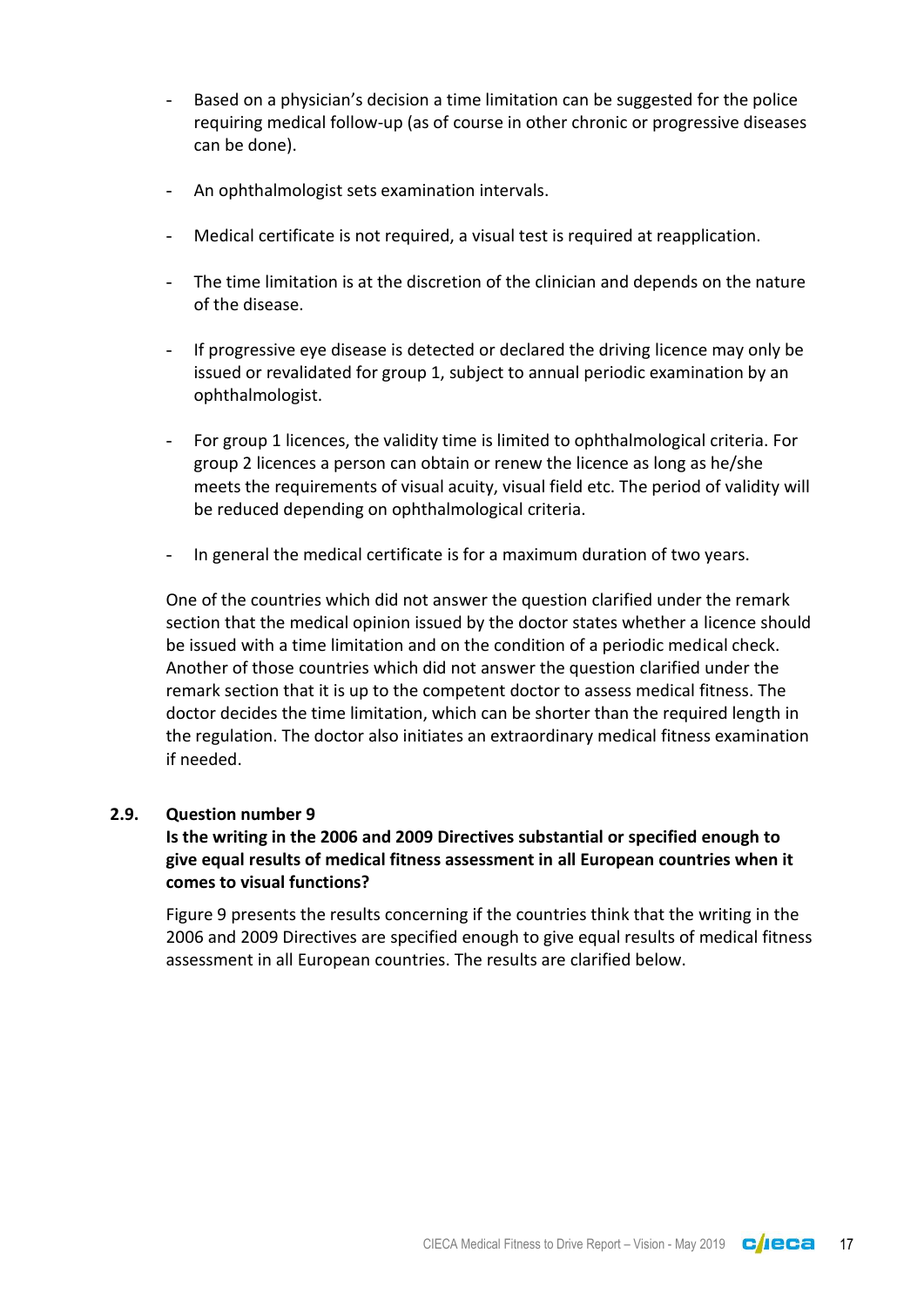

Figure 9. Does the EU Directive needs to be amended in order to give equal results when it comes to visual functions?

According to the answers, twelve countries believe that there is no need to amend the EU Directive when it comes to visual functions. They think the EU Directive is substantial and specified enough to give equal results of medical fitness assessments in all European countries. Three countries do not think that the EU Directive is detailed enough to give equivalent results of medical fitness when it comes to visual functions. Three countries did not answer the question.

Countries who think that the EU Directive is specified enough to give equal results provided the following comments:

- Note that many medical tests are not possible on a large scale and their efficiency has not been proved on that topic.
- Generally yes. However, it is acknowledged that while specified as a relevant vision problem that must be assessed, the lack of guidance and a measure for the assessment of glare and contrast sensitivity is problematic.
- Some minor internal inconsistencies.
- The authority has taken over and applies the corresponding provisions of the EU Directive with appropriate rigor.

Countries that believe that the EU Directive needs to be amended to give equal results gave the following comments:

- Contrast sensitivity is overemphasized. The EU Directive can be understood wrongly. We should keep in mind that mostly driver's fitness is assessed by "ordinary physicians" and only if needed by specialists.
- We think it is not possible because for some parameters it is very difficult to fix cut off points due to the absence of scientific evidences.
- Medical methods for assessing visual fitness to drive (diplopia, glare, contrast sensitivity, twilight vision and field of vision) aren't specified. It is only stated that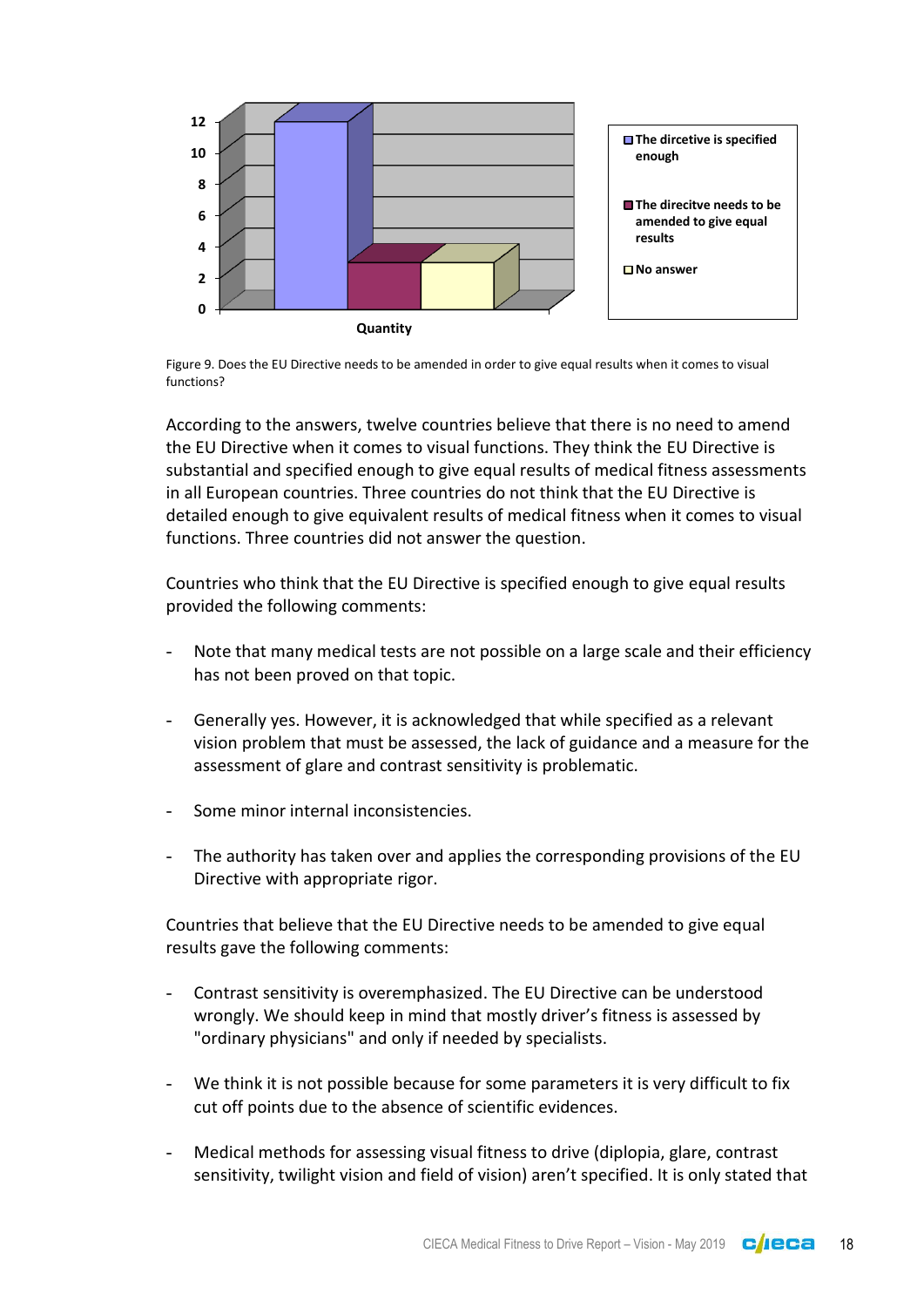no defects should be present within the central area, but a definition what a defect is, is missing.

One country who did not answer yes or no gave the following comment:

The minimum standards of the EU Directive for "sight", written in the Annex III, are not as detailed as the regulation in our country. In our country the regulation is very specific and differentiates in a lot of circumstances, so we cannot answer this question in an equitable way, because we don't know the regulations from other countries.

## <span id="page-18-0"></span>**2.10. Question number 10**

## **When it comes to the criteria in the Directive 2006/126/EC, annex III and 2009/113/EC – should the medical methods for assessing visual field defects be specified?**

Figure 10 presents the results concerning if the countries think that the methods for assessing visual field defects should be more specified in the Directive 2006/126/EC. The results are clarified below.



Figure 10. Is there a need to specify the methods to be used when it comes to assessing the visual field?

The responses showed that thirteen countries do not think that the medical methods for assessing visual field defects should be specified in the EU Directive. Four countries want the medical methods to be specified and one country did not answer the question.

Countries who think that there is no need to specify the methods gave the following comments:

- Not all countries and organisations can afford the fancy methods!
- Guidance is always welcomed on different methods but no obligatory methods should be demanded.
- We do not think this is necessary. We have Medical Advisory Panel on vision and driving and they provide advice on the appropriate medical methods for assessing visual field defects. To legislate for this would remove any flexibility and would prevent the considerations of innovative methods or equipment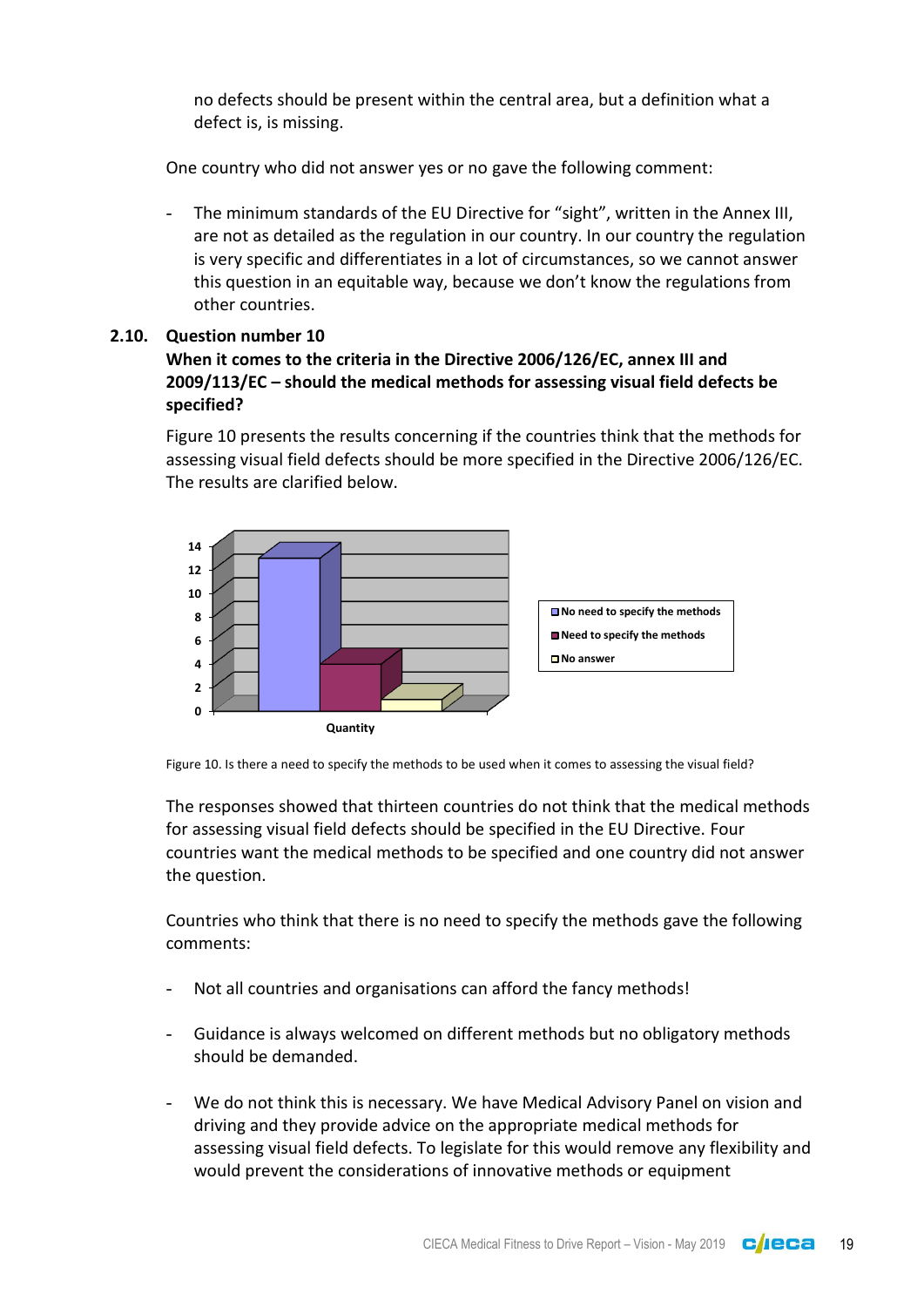developed.

- The professional protocols provide sufficient framework and security for the correct medical decisions.
- Clinical sciences change and adapt!
- We think that specific guides for each subject could be more practical and easier to change when needed.

One of the countries who think that there is a need to specify the methods gave the following comment:

The methods we use today are good enough but must be carried out by an ophthalmologist or an optician.

#### <span id="page-19-0"></span>**2.11. Question number 11**

#### **Do you find the criteria for visual field defects sufficiently clinically-informed and evidence-based?**

Figure 11 presents the results concerning if the countries think that the criteria for visual field defects are sufficiently clinically-informed and evidence-based. The results are clarified below.



Figure 11. Are the criteria for visual field defects sufficiently clinically informed and evidence-based?

The results showed that twelve countries find the criteria for visual field defects sufficiently clinically informed and evidence based. Four countries do not find the criteria for visual field defects satisfactory. Two countries did not answer the question.

Countries who answered that they think the criteria for visual field defects are clinically informed and evidence based gave the following comments:

- There are the best there exist.
- They are necessary and sufficient to take into account during assessment of conditions of safe driving.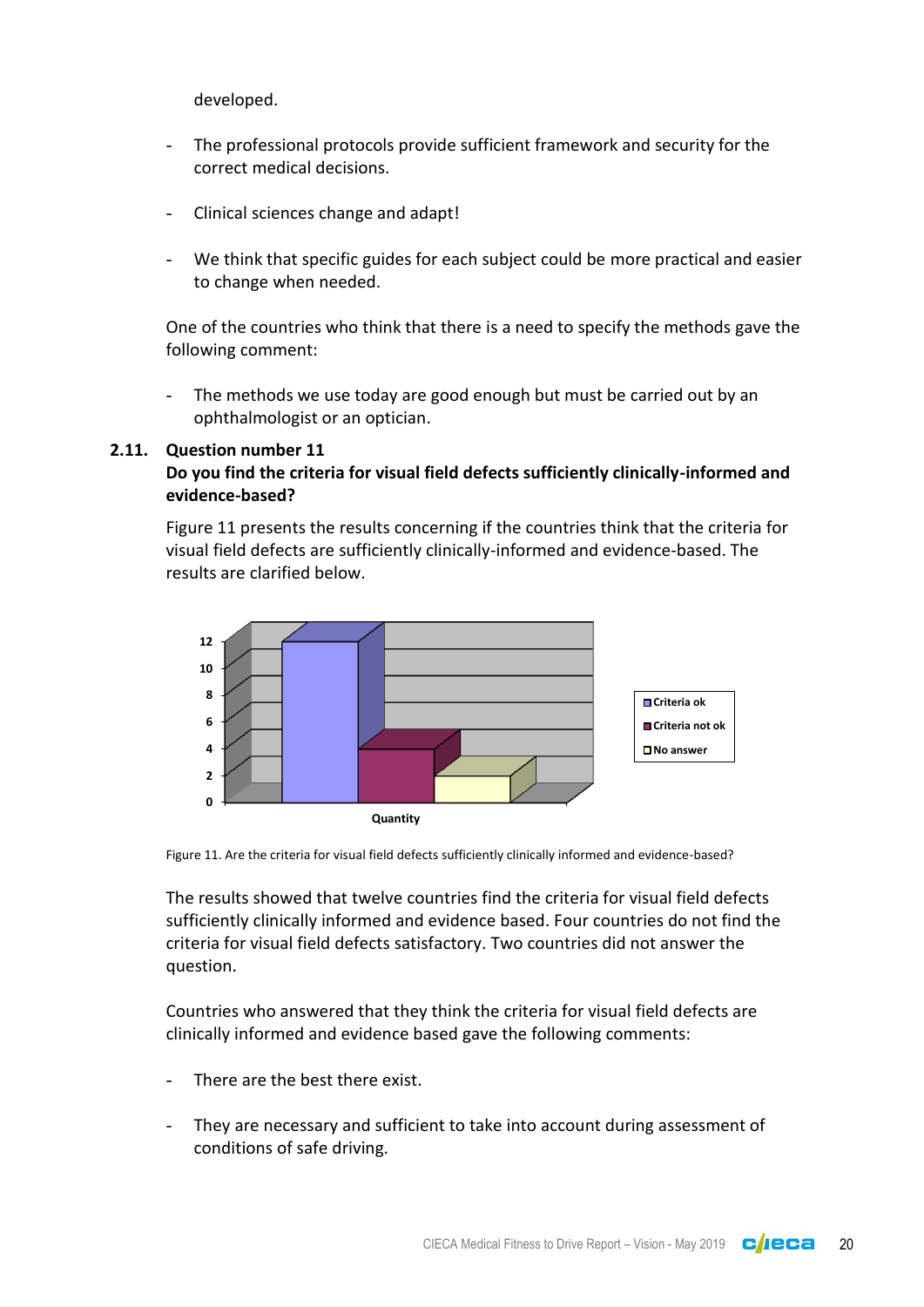Countries who answered that they do not think the criteria for visual field defects are clinically informed and evidence based gave the following comments:

- Specification of requirements for the driving test is recommended in the EU Directive.
- The criteria are defined from expert opinion rather than from evidence specifically related to driving.
- 160 degrees for group 2 seems overly very strict.

One country, which did not answer yes or no, gave the following comment:

When the EU experts prepared the latest report there was not enough evidence. At present, we are going to review recent studies together with the scientific community.

## <span id="page-20-0"></span>**2.12. Question number 12**

## **Do you find anything special in the Directives 2006/126/EC, annex III and 2009/113/EC on visual functions that you would like to see changed?**

Figure 12 presents the results concerning if there is anything in the Directive 2006/126/EC, annex III and 2009/113/EC concerning visual functions that the countries would like to see changed. The results are clarified below.



Figure 12. Is it need for anything special in the Directive to be changed?

Eight countries do not find it necessary to change the EU Directive. Seven countries indicated that there are things that they would like to see changed in the EU Directive. Three countries did not answer the question.

Countries who would like to see some specific things change in the EU Directive gave the following comments:

- Monocular drivers should also be allowed to drive group 2 vehicles.
- Contrast sensitivity testing requirements have no road safety value in practice. If there is some kind of visual problem further ophthalmologist assessment will tell what should be done.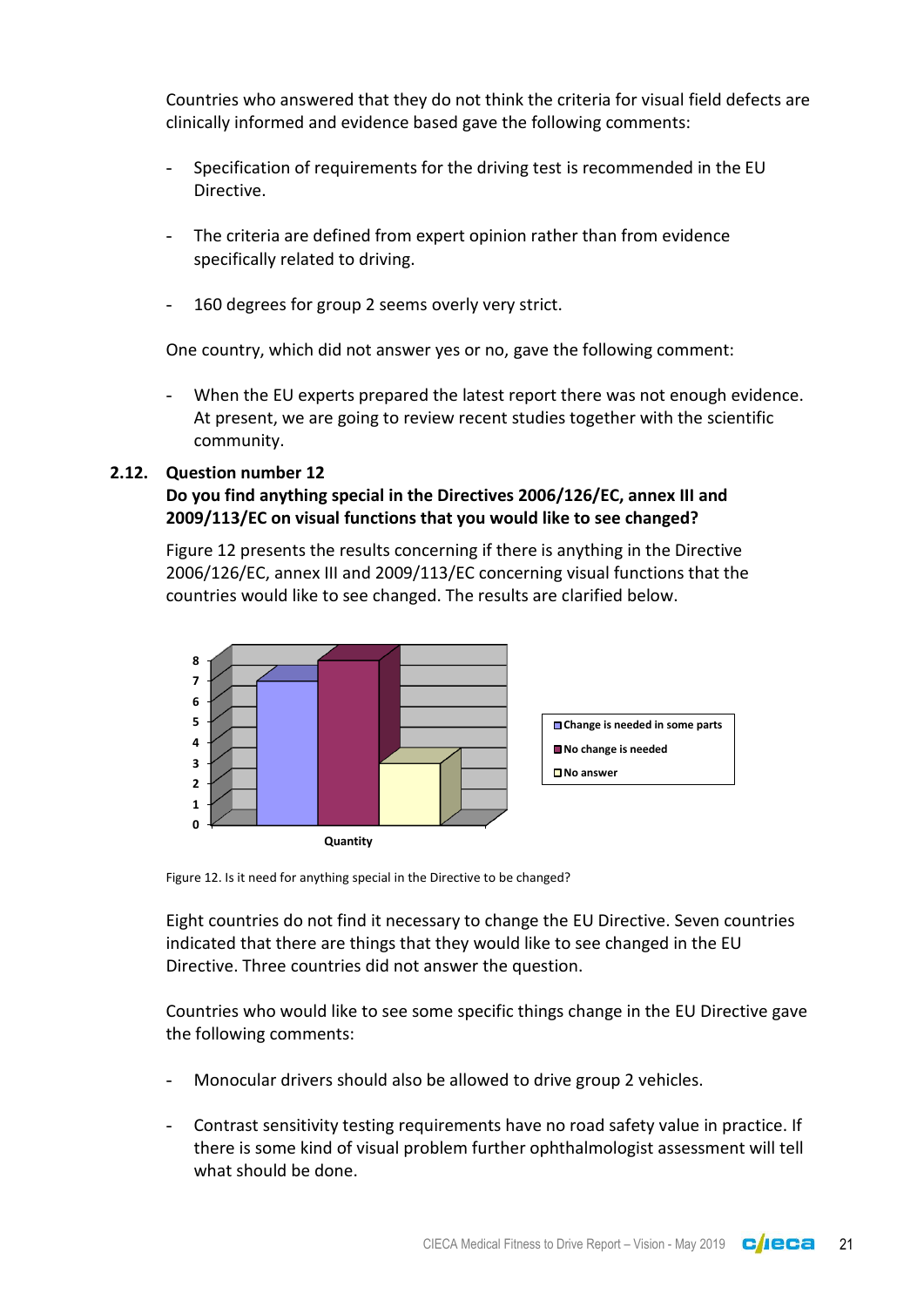- The assessment of the colour vision should be strengthened, twilight vision should be concretized.
- The lack of guidance and a measure for the assessment of glare and contrast sensitivity.
- When the vision acuity is not sufficient one should withdraw the driving licence without considering twilight vision, contrast sensitivity and glare.
- The requirements of 160 degrees for group 2 seems overly strict.
- The EU Directive should specify which method that should be used for examination of visual function.

One country who did not answer yes or no gave the following comment:

- As we have said for other pathologies, we think that certain criteria must be set in Annex III to be further developed in technical protocols. Our experience is that introducing numerous criteria in the standards leads to slow changes, when due to advances in treatments, techniques, etc., it is necessary to amend regulations.

## <span id="page-21-0"></span>**3. CONCLUSION**

In general, it is notable that it is very difficult to compile the answers into a readable report. There are several sources of error that needs to be considered before any final conclusion can be drawn.

For example, the countries may have used different wordings for the same things and the same wordings for different things. The countries have also provided different levels of detail. Some countries provided detailed explanations of what they do, while other countries responded more succinctly. It is likely that the countries often handle things in a similar way but it is not easy to conclude this based on the data that was provided. An example is the answers concerning how twilight vision is covered. Some of the answers are "case history", "not defined in law or guidelines, but referred to as other impairments to visual function", "no specific measurement, specialist opinion regarding fitness to drive is indicated". In this example, it is impossible to know whether the countries handle twilight vision in the same way or not.

Another source of error is the requirements for group 1 and 2. Some countries specified that they have different requirements for the two groups while other countries have not described anything about this. Thus it is difficult to know if it can be assumed that the requirements in those countries who have not specified between the groups are the same for the two groups or if the answers are intended for one of the groups.

In order to be able to compare the answers, complementary questions were sent to several countries, but not all of the countries answered the request.

Since the questions and the answers in several areas are complicated and can be interpreted in different ways it is important to point out that the charts presented in the report should only be seen as an indication of similarities and differences between countries and not as a precise description of how many countries that do things in one way or another.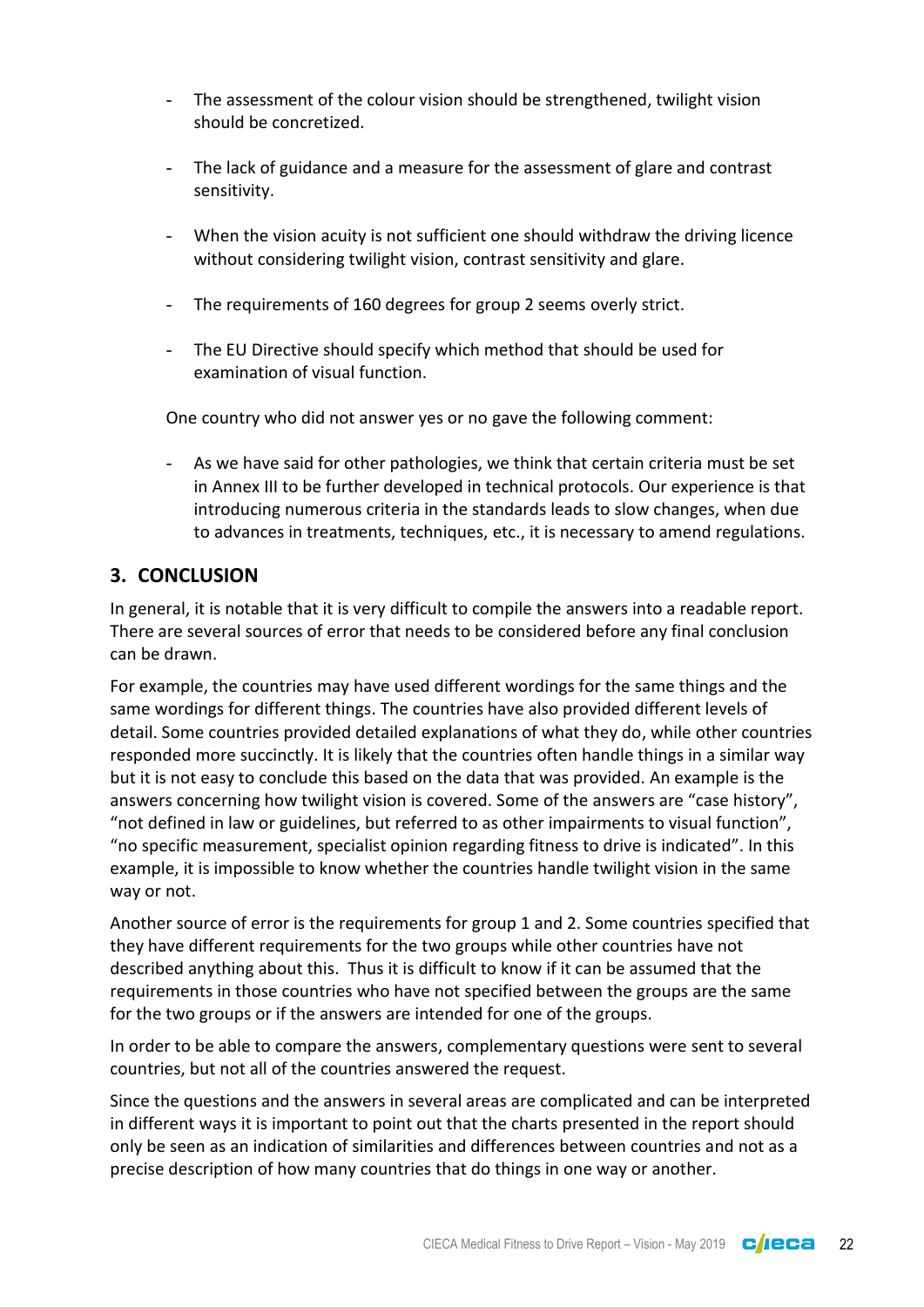It is also important to keep in mind that 13 countries did not answer the questionnaire at all, and of those 18 countries who did respond, some countries did not respond to all the questions. Therefore, the response rate is quite low concerning several questions.

Despite what is written above concerning the sources of error and the response rate it can be concluded that the EU Directive has been interpreted differently within the EU concerning certain areas. One area where the requirements are handled in a different way is the area concerning visual field assessment. It is stated in the EU Directive under point 6.1 that *"the horizontal visual field should be at least 120 degrees, the extension should be at least 50 degrees left and right and 20 degrees up and down. No defects should be present within a radius of the central 20 degrees"*. In order to fulfil this requirement some countries use Donders, one country does not allow Donders, some countries use the Esterman program and some countries uses Goldman. It is hard to assess people in an equivalent way when using so many different methods. It should be noted that question number four concerning which medical assessment method that is used to measure the visual field was generally asked. Therefore, there is a possibility that some countries indicated how they measure the visual field in the first place when no eye disease or eye defect is known, while other countries described how they measure the visual field when there is an identified progressive eye disease that is known to affect the visual field.

Some countries reported on how they define "a defect". The definition of "a defect" is different in different countries. The conclusion of this is that a driving licence holder in one country may have the driving licence withdrawn as a direct consequence of central defects while a person with the same defects in another country may keep the driving licence. One of the countries pointed out that it would be good with a definition about what "a defect" is. However, one country is afraid that more specified requirements in the EU Directive would be hard to follow for countries which cannot afford expensive methods.

Several countries raised concerns regarding the lack of guidance when it comes to glare, contrast sensitivity and twilight vision. Some countries suggested a guide to describe how to handle those areas, another country thinks a guide to describe how to measure the visual field would be good.

Since the objectives of the EU Directive among other things are to contribute to road safety and facilitate the free movement of persons taking up residence in a Member State other than the one issuing the driving licence, it is important that the criteria in the EU Directive are interpreted in a similar way in the different Member States. Although several countries did not consider it necessary to amend the EU Directive since they are satisfied with the way they handle the criteria, this report demonstrates that the criteria in the EU Directive in some areas are difficult for the countries to follow in an equivalent way. Overall, there are many differences in the assessment concerning whether a driver licence holder fulfil the medical requirement about vision or not. Therefore, the conclusion of this report is that these differences needs to be highlighted and discussed further in order to increase the contribution of road safety and free movement.